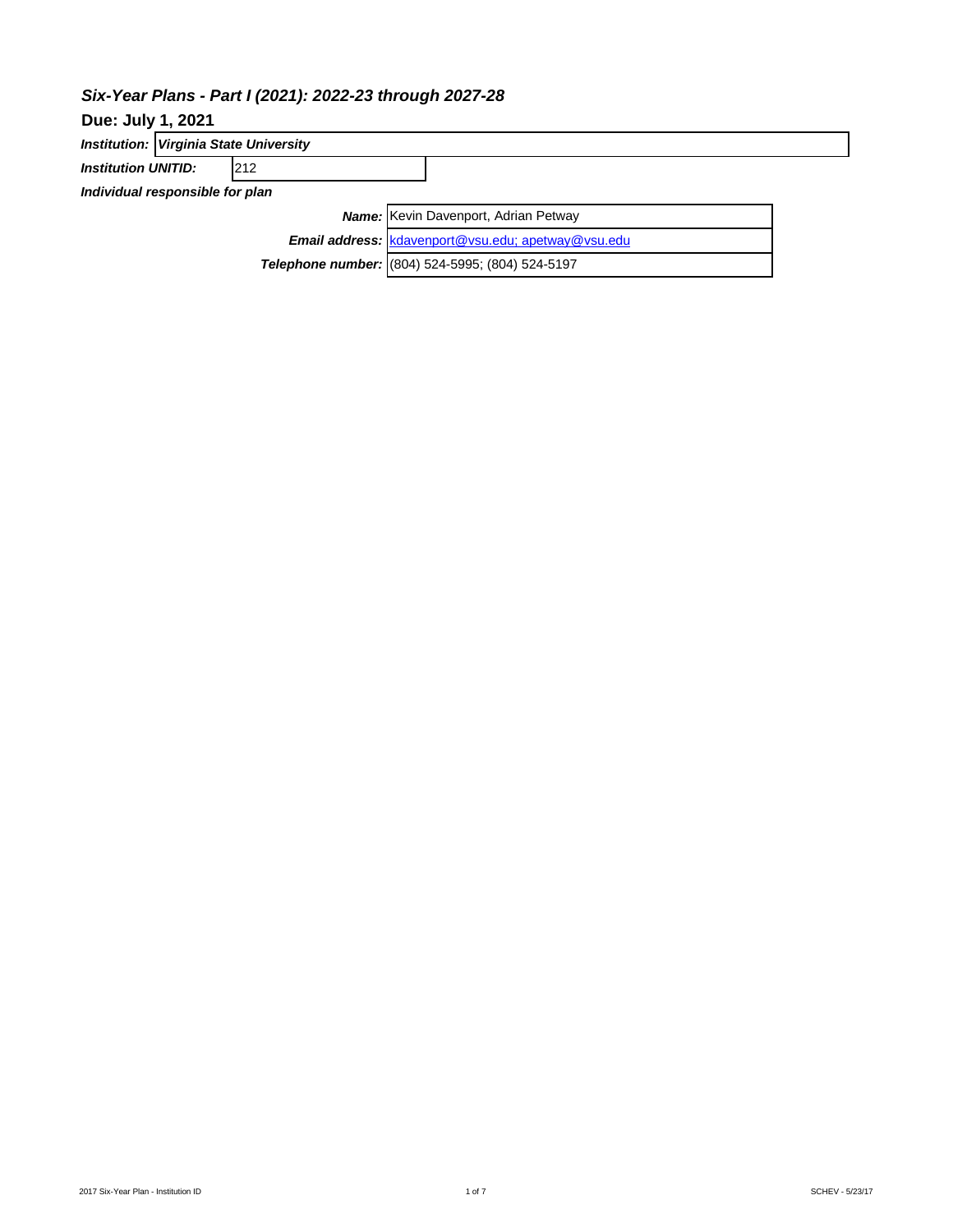# **Part 1: In-State Undergraduate Tuition and Mandatory Fee Increase Plans in 2022-24 Biennium** *Virginia State University*

*Instructions: Provide annual planned increases in in-state undergraduate tuition and mandatory E&G fees and mandatory non-E&G fees in 2022-24 biennium. The tuition and fee charges for in-state undergraduate students should reflect the institution's estimate of reasonable and necessary charges to students based on the mission, market capacity and other factors with the assumption of no new state general fund support.*

## **In-State Undergraduate Tuition and Mandatory E&G Fees**

|             | --                    |            |                       |            |  |
|-------------|-----------------------|------------|-----------------------|------------|--|
| 2021-22     | 2022-23               |            | 2023-24               |            |  |
| Charge (BOV |                       |            |                       |            |  |
| approved)   | <b>Planned Charge</b> | % Increase | <b>Planned Charge</b> | % Increase |  |
| \$5,769     | \$6,000               | 4.0%       | \$6,240               | 4.0%       |  |

## **In-State Undergraduate Mandatory Non-E&G Fees**

| 2021-22     | 2022-23               |            | 2023-24               |            |  |
|-------------|-----------------------|------------|-----------------------|------------|--|
| Charge (BOV |                       |            |                       |            |  |
| approved)   | <b>Planned Charge</b> | % Increase | <b>Planned Charge</b> | % Increase |  |
| \$3,385     | \$3,520               | 4.0%       | \$3,660               | 4.0%       |  |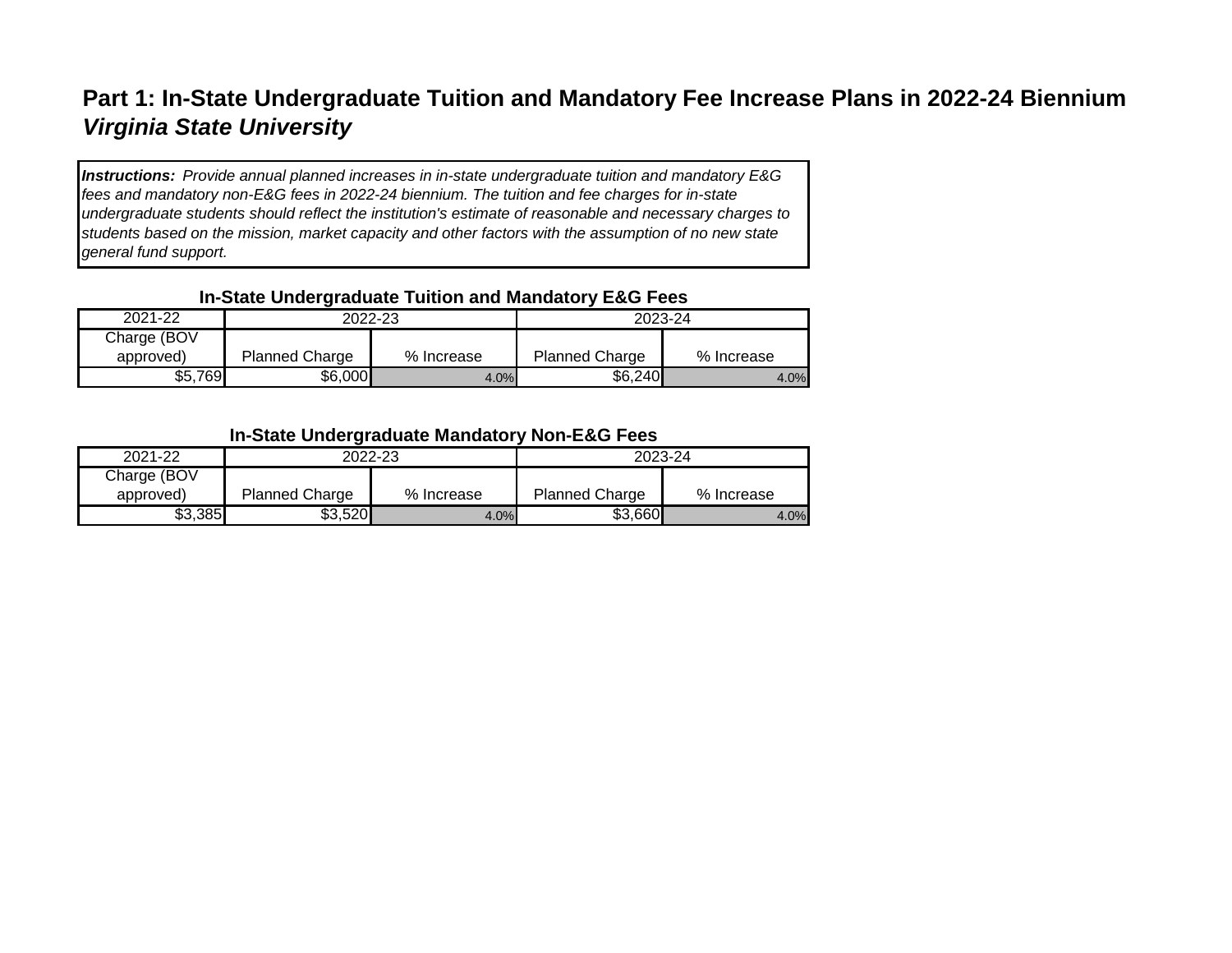# *Part 2: Tuition and Other Nongeneral Fund (NGF) Revenue Virginia State University*

Instructions: Based on assumptions of no new general fund, enrollment changes and other institution-specific conditions, provide total collected or projected to collect revenues (after discounts and waivers) by student level and domicile (including tuition revenue used for financial aid), and other NGF revenue for educational and general (E&G) programs; and mandatory non-E&G fee revenues from in-state undergraduates and other students as well as the total auxiliary revenue. DO NOT INCLUDE STIMULUS FUNDS.

|                                   | 2020-2021 (Actual) | 2021-2022 (Estimated) | 2022-2023 (Planned) | 2023-2024 (Planned)                                                                                               |
|-----------------------------------|--------------------|-----------------------|---------------------|-------------------------------------------------------------------------------------------------------------------|
| <b>Items</b>                      | <b>Revenue</b>     | <b>Revenue</b>        | <b>Revenue</b>      | Total Collected Tuition Total Collected Tuition Total Projected Tuition Total Projected Tuition<br><b>Revenue</b> |
| <b>E&amp;G Programs</b>           |                    |                       |                     |                                                                                                                   |
| Undergraduate, In-State           | \$15,150,878       | \$13,642,005          | \$14,453,414        | \$15,031,551                                                                                                      |
| Undergraduate, Out-of-State       | \$17,322,105       | \$15,941,271          | \$16,524,690        | \$17,185,678                                                                                                      |
| Graduate, In-State                | \$2,747,981        | \$2,759,235           | \$2,621,479         | \$2,726,338                                                                                                       |
| Graduate, Out-of-State            | \$1,318,403        | \$1,174,118           | \$1,257,711         | \$1,308,019                                                                                                       |
| Law, In-State                     | \$0                | \$0                   | \$0                 | \$0                                                                                                               |
| Law, Out-of-State                 | \$0                | \$0                   | \$0                 | \$0                                                                                                               |
| Medicine, In-State                | \$0                | \$0                   | \$0                 | \$0                                                                                                               |
| Medicine, Out-of-State            | \$0                | \$0                   | \$0                 | \$0                                                                                                               |
| Dentistry, In-State               | \$0                | \$0                   | \$0                 | \$0                                                                                                               |
| Dentistry, Out-of-State           | \$0                | \$0                   | \$0                 | \$0                                                                                                               |
| PharmD, In-State                  | \$0                | \$0                   | \$0                 | \$0                                                                                                               |
| PharmD, Out-of-State              | \$0                | \$0                   | \$0                 | \$0                                                                                                               |
| Veterinary Medicine, In-State     | \$0                | \$0                   | \$0                 | \$0                                                                                                               |
| Veterinary Medicine, Out-of-State | \$0                | \$0                   | \$0                 | \$0                                                                                                               |
| Other NGF                         | \$793,608          | \$1,078,736           | \$1,085,076         | \$1,101,505                                                                                                       |
| <b>Total E&amp;G Revenue</b>      | \$37,332,975       | \$34,595,365          | \$35,942,370        | \$37,353,091                                                                                                      |
|                                   |                    |                       | \$1,347,005         | \$1,410,721                                                                                                       |

| 2020-2021 (Actual)             |                              | 2021-2022 (Estimated)        | 2022-2023 (Planned) | 2023-2024 (Planned)                           |  |
|--------------------------------|------------------------------|------------------------------|---------------------|-----------------------------------------------|--|
| <b>Non-E&amp;G Fee Revenue</b> | <b>Total Tuition Revenue</b> | <b>Total Tuition Revenue</b> |                     | Total Tuition Revenue   Total Tuition Revenue |  |
| In-State undergraduates        | \$7,869,971                  | \$7,516,038                  | \$7,816,680         | \$8,129,347                                   |  |
| All Other students             | \$4,237,677                  | \$4,047,097                  | \$4,208,981         | \$4,377,340                                   |  |
| Total non-E&G fee revenue      | \$12,107,648                 | \$11,563,135                 | \$12,025,661        | \$12,506,687                                  |  |
| <b>Total Auxiliary Revenue</b> | \$19,238,256                 | \$38,570,940                 | \$40,113,778        | \$41,718,329                                  |  |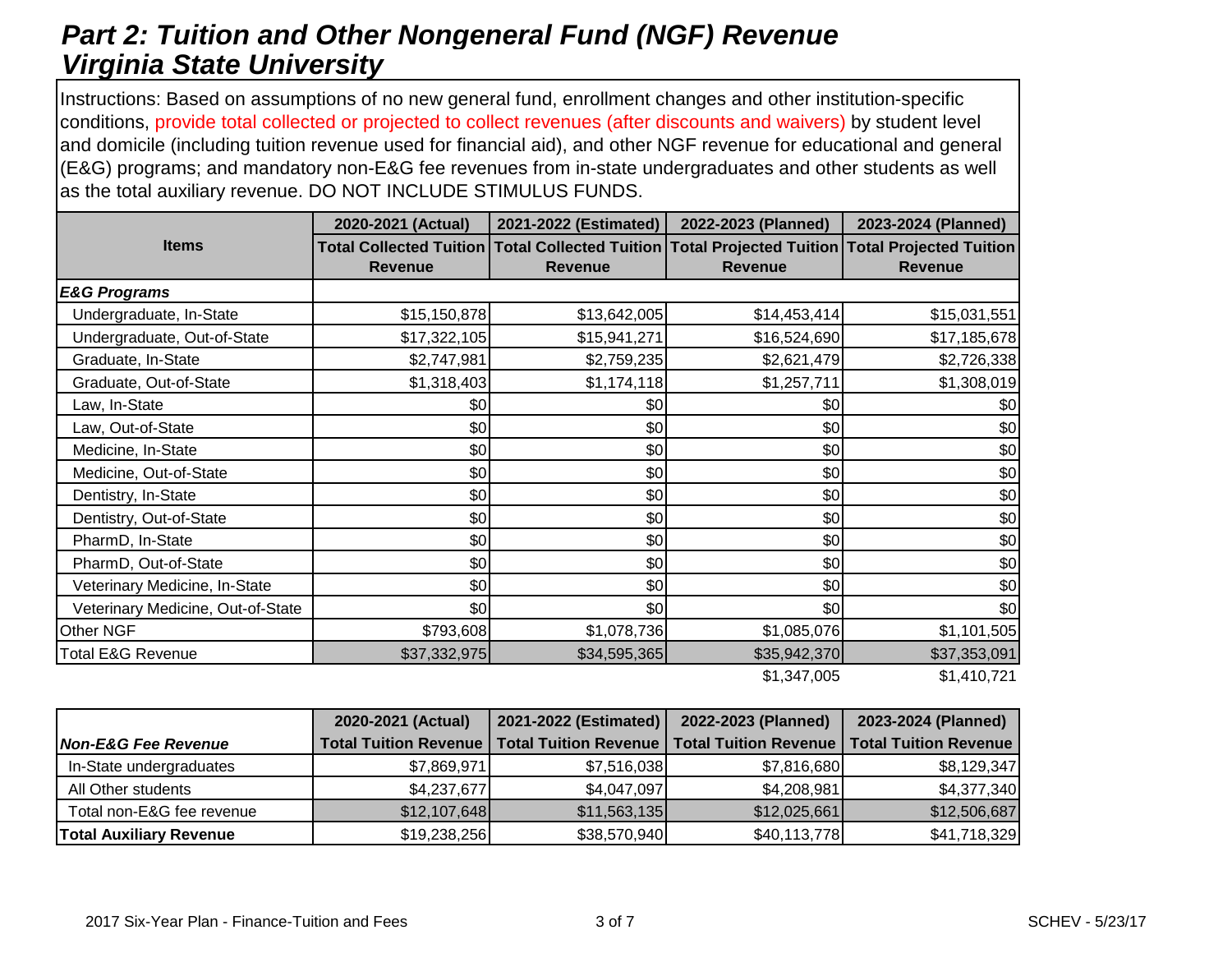**3A: Six-Year Plan for Academic and Support Service Strategies for Six-year Period (2022-2028)**

Instructions for 3A: The Academic Plan should contain academic, finance, and support service strategies the institution intends to employ in meeting state needs/goals as found in the Virginia Plan. (Please see the main ins about The Virginia Plan. Please provide short titles to identify institutional strategies. Provide a concise description of the strategy in the Description of Strategy column (column J). Within this column, provide a speci Narrative document. Note the goal(s) with which the strategy is aligned with the Virginia Plan (in particular, the related priority areas) in the VP Goal column and give it a Priority Ranking in column A. Additional inform Biennia). Strategies for student financial aid, other than those that are provided through tuition revenue, should not be included on this table; they should be included in Part 4, General Fund Request, of the plan. All sa information should be included in 3A. Funding amounts in the first year should be incremental. However, if the costs continue into the second year, they should be reflected cumulatively. Please update total cost formulas i fund (GF) support in this worksheet. A separate worksheet (Part 4) is provided for institutions to request GF support. IF ANY STRATEGIES WILL BE FUNDED WITH STIMULUS FUNDS, PLEASE INCLUDE THOSE FUNDS IN THE REALLOCATION CO

|               | 2022-2023           |                                              |                     | 2023-2024           |                                              |
|---------------|---------------------|----------------------------------------------|---------------------|---------------------|----------------------------------------------|
| <b>Imount</b> | <b>Reallocation</b> | <b>Amount From</b><br><b>Tuition Revenue</b> | <b>Total Amount</b> | <b>Reallocation</b> | <b>Amount From</b><br><b>Tuition Revenue</b> |
| \$0           | \$0                 | \$0                                          | \$0                 | \$0                 | \$0                                          |
| \$0           | \$0                 | \$0                                          | \$0                 | \$0                 | \$0                                          |
| 0.00%         |                     | 0.00%                                        | 0.00%               |                     | 0.00%                                        |
| \$0           | \$0                 | \$0                                          | \$0                 | \$0                 | \$0                                          |
| 0.00%         |                     | 0.00%                                        | 0.00%               |                     | 0.00%                                        |
| \$0           | \$0                 | \$0                                          | \$0                 | \$0                 | \$0                                          |
| 0.00%         |                     | 0.00%                                        | 0.00%               |                     | 0.00%                                        |
| \$0           | \$0                 | \$0                                          | \$0                 | \$0                 | \$0                                          |
| 0.00%         |                     | 0.00%                                        | 0.00%               |                     | 0.00%                                        |
| \$0           | \$0                 | \$0                                          | \$0                 | \$0                 | \$0                                          |
| \$225,000     | \$0                 | \$225,000                                    | \$550,000           | \$0                 | \$550,000                                    |
| \$0           | \$0                 | \$0                                          | \$0                 | \$0                 | \$0                                          |
| \$0           | \$0                 | \$0                                          | \$0                 | \$0                 | \$0                                          |
| \$0           | \$0                 | \$0                                          | \$0                 | \$0                 | \$0                                          |
| \$484,185     | \$0                 | \$484,185                                    | \$1,367,970         | \$0                 | \$1,367,970                                  |
| \$445,500     | \$0                 | \$445,500                                    | \$445,500           | \$0                 | \$445,500                                    |
| \$192,320     | \$0                 | \$192,320                                    | \$394,256           | \$0                 | \$394,256                                    |
| ,347,005      | \$0                 | \$1,347,005                                  | \$2,757,726         | \$0                 | \$2,757,726                                  |

**(3) If planned, enter the cost of additional FTE faculty.**

## **Auto Check (Match = \$0)**

# *Part 3: ACADEMIC-FINANCIAL PLAN Virginia State University*

| <b>Match</b> | ا Incremental Tuit Rev in Part 2 ا | If not matched, please provide explanation in these fields. |  |  |  |
|--------------|------------------------------------|-------------------------------------------------------------|--|--|--|
| 2022-2023    | 2023-2024                          | 2022-2023<br>2023-2024                                      |  |  |  |
| \$0          | \$0                                |                                                             |  |  |  |

Notes: **(1) Please ensure that these items are not double counted if they are already included in the incremental cost of the academic plan.**

|                 |                                                                                                                                                                                                                                                                                                                                                                                                                                                                                                                                                                                                                                                                                                    |                     |                     |                                              |                                     |                     |                                              | ACADEMIC AND SUPPORT SERVICE STRATEGIES FOR SIX-YEAR PERIOD (2022-2028) |                               |
|-----------------|----------------------------------------------------------------------------------------------------------------------------------------------------------------------------------------------------------------------------------------------------------------------------------------------------------------------------------------------------------------------------------------------------------------------------------------------------------------------------------------------------------------------------------------------------------------------------------------------------------------------------------------------------------------------------------------------------|---------------------|---------------------|----------------------------------------------|-------------------------------------|---------------------|----------------------------------------------|-------------------------------------------------------------------------|-------------------------------|
|                 |                                                                                                                                                                                                                                                                                                                                                                                                                                                                                                                                                                                                                                                                                                    |                     |                     |                                              | Biennium 2022-2024 (7/1/22-6/30/24) |                     |                                              | <b>Description of Strategy</b>                                          | <b>Two Additional Biennia</b> |
| <b>Priority</b> |                                                                                                                                                                                                                                                                                                                                                                                                                                                                                                                                                                                                                                                                                                    |                     |                     |                                              |                                     |                     |                                              |                                                                         |                               |
| Ranking         | <b>VP</b><br><b>Strategies (Short Title)</b>                                                                                                                                                                                                                                                                                                                                                                                                                                                                                                                                                                                                                                                       |                     | 2022-2023           |                                              |                                     | 2023-2024           |                                              | <b>Concise Information for Each Strategy</b>                            | Information for 2024-2028     |
|                 | Goal                                                                                                                                                                                                                                                                                                                                                                                                                                                                                                                                                                                                                                                                                               | <b>Total Amount</b> | <b>Reallocation</b> | <b>Amount From</b><br><b>Tuition Revenue</b> | <b>Total Amount</b>                 | <b>Reallocation</b> | <b>Amount From</b><br><b>Tuition Revenue</b> |                                                                         |                               |
|                 |                                                                                                                                                                                                                                                                                                                                                                                                                                                                                                                                                                                                                                                                                                    | \$0                 | \$0                 | <b>\$0</b>                                   | \$0                                 | \$0                 | \$0                                          |                                                                         |                               |
|                 |                                                                                                                                                                                                                                                                                                                                                                                                                                                                                                                                                                                                                                                                                                    | \$0                 | \$0                 | \$0                                          | \$0                                 | \$0                 | \$0                                          |                                                                         |                               |
|                 |                                                                                                                                                                                                                                                                                                                                                                                                                                                                                                                                                                                                                                                                                                    | \$0                 | \$0                 |                                              | \$0                                 | \$0                 | \$0                                          |                                                                         |                               |
|                 |                                                                                                                                                                                                                                                                                                                                                                                                                                                                                                                                                                                                                                                                                                    | \$0                 | \$0                 | \$0                                          | \$0                                 | \$0                 | \$0                                          |                                                                         |                               |
|                 |                                                                                                                                                                                                                                                                                                                                                                                                                                                                                                                                                                                                                                                                                                    | \$0                 | \$0                 | \$0                                          | \$0                                 | \$0                 | \$0                                          |                                                                         |                               |
|                 |                                                                                                                                                                                                                                                                                                                                                                                                                                                                                                                                                                                                                                                                                                    | \$0                 | \$0                 |                                              | \$0                                 | \$0                 | \$0                                          |                                                                         |                               |
|                 |                                                                                                                                                                                                                                                                                                                                                                                                                                                                                                                                                                                                                                                                                                    | \$0                 | \$0                 |                                              | \$0                                 | \$0                 | \$0                                          |                                                                         |                               |
|                 |                                                                                                                                                                                                                                                                                                                                                                                                                                                                                                                                                                                                                                                                                                    | \$0                 | \$0                 | \$0                                          | \$0                                 | \$0                 | \$0                                          |                                                                         |                               |
|                 |                                                                                                                                                                                                                                                                                                                                                                                                                                                                                                                                                                                                                                                                                                    | \$0                 | \$0                 | \$0                                          | \$0                                 | \$0                 | \$0                                          |                                                                         |                               |
|                 |                                                                                                                                                                                                                                                                                                                                                                                                                                                                                                                                                                                                                                                                                                    | \$0                 | \$0                 |                                              | \$0                                 | \$0                 | \$0                                          |                                                                         |                               |
|                 |                                                                                                                                                                                                                                                                                                                                                                                                                                                                                                                                                                                                                                                                                                    | \$0                 | \$0                 | \$0                                          | \$0                                 | \$0                 | \$0                                          |                                                                         |                               |
|                 |                                                                                                                                                                                                                                                                                                                                                                                                                                                                                                                                                                                                                                                                                                    | \$0                 | \$0                 | \$0                                          | \$0                                 | \$0                 | \$0                                          |                                                                         |                               |
|                 |                                                                                                                                                                                                                                                                                                                                                                                                                                                                                                                                                                                                                                                                                                    | \$0                 | \$0                 | <b>\$0</b>                                   | \$0                                 | \$0                 | \$0                                          |                                                                         |                               |
|                 | Total 2022-2024 Costs (Included in Financial Plan 'Total                                                                                                                                                                                                                                                                                                                                                                                                                                                                                                                                                                                                                                           |                     |                     |                                              |                                     |                     |                                              |                                                                         |                               |
|                 | <b>Additional Funding Need')</b>                                                                                                                                                                                                                                                                                                                                                                                                                                                                                                                                                                                                                                                                   | \$0                 | \$0                 | \$0                                          | \$0                                 | \$0                 |                                              |                                                                         |                               |
|                 | 3B: Six-Year Financial Plan for Educational and General Programs, Incremental Operating Budget Need 2022-2024 Biennium                                                                                                                                                                                                                                                                                                                                                                                                                                                                                                                                                                             |                     |                     |                                              |                                     |                     |                                              |                                                                         |                               |
|                 | every item in 3B of the plan, the total amount and the sum of the reallocation and tuition revenue should equal one another. Two additional rows, "Anticipated Nongeneral Fund Carryover" and "Nongeneral Fund Revenue for Cur<br>Institution cannot allocated all of its tuition revenue to specific strategies in the plan. Also, given the long standing practice that agencies should not assume general fund support for operation and maintenance (O&M) of<br>institution's plan, unless they are completely supported by tuition revenue. Please do not add additional rows to 3B without first contacting Jean Huskey. All salary information should be included in this section. No salar |                     |                     |                                              |                                     |                     |                                              |                                                                         |                               |
|                 | Assuming No Additional General Fund                                                                                                                                                                                                                                                                                                                                                                                                                                                                                                                                                                                                                                                                |                     | 2022-2023           |                                              |                                     | 2023-2024           |                                              |                                                                         |                               |
|                 | lltems                                                                                                                                                                                                                                                                                                                                                                                                                                                                                                                                                                                                                                                                                             | <b>Total Amount</b> | <b>Reallocation</b> | <b>Amount From</b><br><b>Tuition Revenue</b> | <b>Total Amount</b>                 | <b>Reallocation</b> | <b>Amount From</b>                           |                                                                         |                               |
|                 | Total Incremental Cost from Academic Plan $^{\mathsf{1}}$                                                                                                                                                                                                                                                                                                                                                                                                                                                                                                                                                                                                                                          | \$0                 | \$0                 | \$0                                          |                                     |                     | <b>Tuition Revenue</b>                       |                                                                         |                               |
|                 | Increase T&R Faculty Salaries (\$)                                                                                                                                                                                                                                                                                                                                                                                                                                                                                                                                                                                                                                                                 | \$0                 | \$0                 |                                              | \$0                                 | \$0                 |                                              |                                                                         |                               |
|                 | T&R Faculty Salary Increase Rate(%) <sup>2</sup>                                                                                                                                                                                                                                                                                                                                                                                                                                                                                                                                                                                                                                                   | 0.00%               |                     |                                              | \$C                                 | \$0                 |                                              |                                                                         |                               |
|                 | Increase Admin. Faculty Salaries (\$)                                                                                                                                                                                                                                                                                                                                                                                                                                                                                                                                                                                                                                                              |                     |                     | 0.00%                                        | 0.00%                               |                     | 0.00%                                        |                                                                         |                               |
|                 |                                                                                                                                                                                                                                                                                                                                                                                                                                                                                                                                                                                                                                                                                                    | \$0                 | \$0                 | \$C                                          | \$0                                 | \$0                 | \$0                                          |                                                                         |                               |
|                 | Admin. Faculty Salary Increase Rate $(\%)^2$                                                                                                                                                                                                                                                                                                                                                                                                                                                                                                                                                                                                                                                       | 0.00%               |                     | 0.00%                                        | 0.00%                               |                     | 0.00%                                        |                                                                         |                               |
|                 | Increase Classified Staff Salaries (\$)                                                                                                                                                                                                                                                                                                                                                                                                                                                                                                                                                                                                                                                            | \$0                 | \$0                 | \$0                                          | \$0                                 | \$0                 |                                              |                                                                         |                               |
|                 | Classified Salary Increase Rate $(\%)^2$                                                                                                                                                                                                                                                                                                                                                                                                                                                                                                                                                                                                                                                           | 0.00%               |                     | 0.00%                                        | 0.00%                               |                     | 0.00%                                        |                                                                         |                               |
|                 | Increase University Staff Salaries (\$)                                                                                                                                                                                                                                                                                                                                                                                                                                                                                                                                                                                                                                                            | \$0                 | \$ <sub>0</sub>     | \$0                                          | \$0                                 | \$0                 | \$0                                          |                                                                         |                               |
|                 | University Staff Salary Increase Rate $(\%)^2$                                                                                                                                                                                                                                                                                                                                                                                                                                                                                                                                                                                                                                                     | 0.00%               |                     | 0.00%                                        | 0.00%                               |                     | 0.00%                                        |                                                                         |                               |
|                 | Increase Number of Full-Time T&R Faculty(\$) $3$                                                                                                                                                                                                                                                                                                                                                                                                                                                                                                                                                                                                                                                   | \$0                 | \$0                 |                                              | \$0                                 | \$0                 |                                              |                                                                         |                               |
|                 | O&M for New Facilities                                                                                                                                                                                                                                                                                                                                                                                                                                                                                                                                                                                                                                                                             | \$225,000           | \$0                 | \$225,000                                    | \$550,000                           | \$0                 | \$550,000                                    |                                                                         |                               |
|                 | Addt'l In-State Student Financial Aid from Tuition Rev                                                                                                                                                                                                                                                                                                                                                                                                                                                                                                                                                                                                                                             | \$(                 |                     |                                              |                                     | \$0                 |                                              |                                                                         |                               |
|                 | Addt'l Out-of-State Student Financial Aid from Tuition Rev                                                                                                                                                                                                                                                                                                                                                                                                                                                                                                                                                                                                                                         | \$0                 | \$0                 | ึง∪∎                                         | \$0                                 | PUL                 | ას                                           |                                                                         |                               |
|                 | Anticipated Nongeneral Fund Carryover                                                                                                                                                                                                                                                                                                                                                                                                                                                                                                                                                                                                                                                              | \$0                 | \$0                 |                                              | \$0                                 | \$0                 |                                              |                                                                         |                               |
|                 | Nongeneral Fund for Current Operations (Safety & Security; Fringe E                                                                                                                                                                                                                                                                                                                                                                                                                                                                                                                                                                                                                                | \$484,185           | \$0                 | \$484,185                                    | \$1,367,970                         | \$0                 | \$1,367,970                                  |                                                                         |                               |

**(2) If planned, enter the cost of any institution-wide increase.** 

Utility Cost Increase

*Total Additional Funding Need*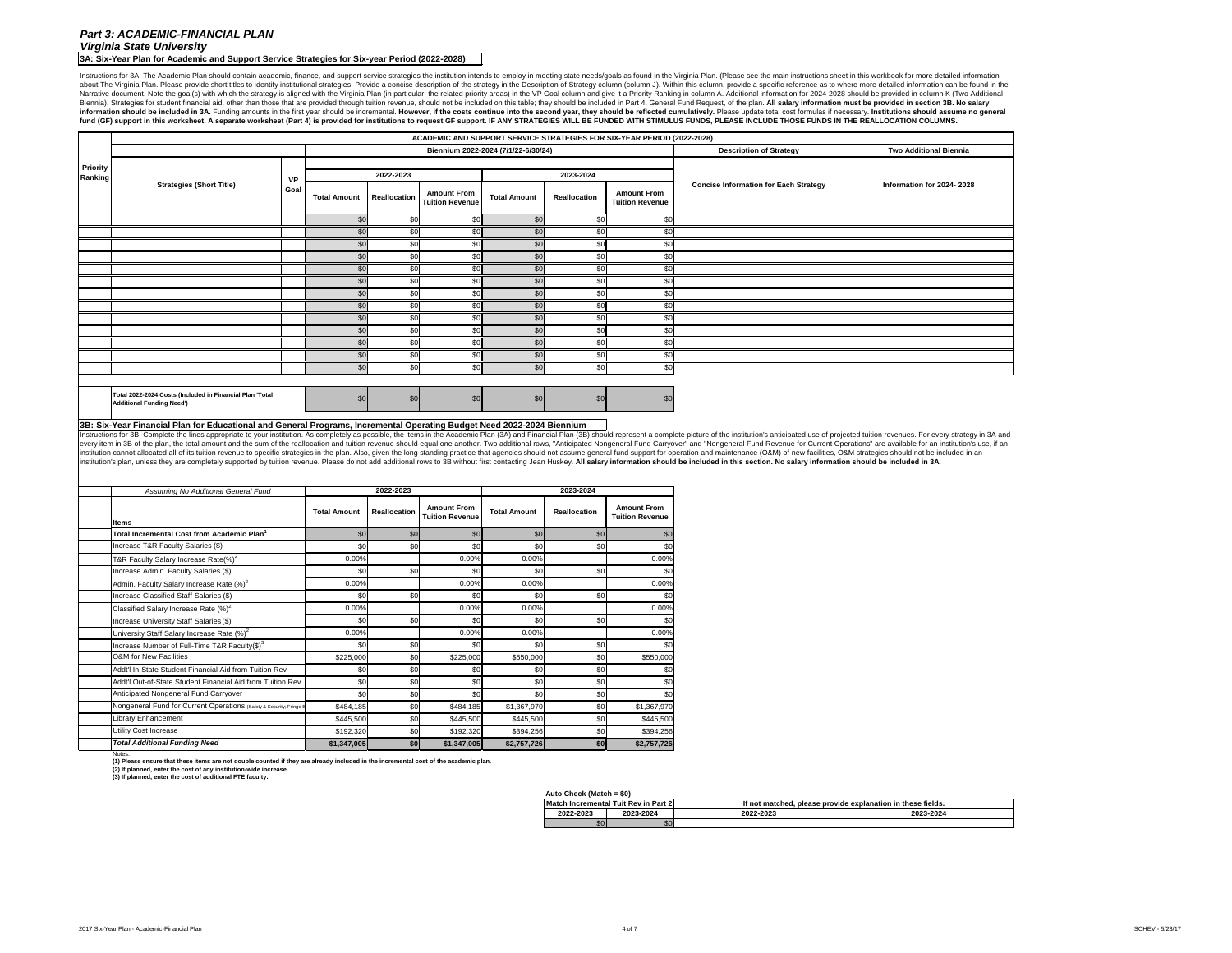# *Part 4: General Fund (GF) Request Institution Name*

Instructions: Indicate items for which you anticipate making a request for state general fund in the 2022-24 biennium. The item can be a supplement to a strategy or item from the academic and financial plan or it can be a free-standing request for which no tuition revenue would be used. If it is a supplement to a strategy or item from the academic and financial plan, use the same title used in Part 3 and place it in bold print to draw attention to it's connection to Part 3. Also, describe in the Notes column how additional general fund will enhance *or expand the strategy. Requests for need-based financial aid appropriated in program 108 should be included here. If additional rows are added, please update the total costs formulas.*

|                            |                                                         |                   | <b>Initiatives Requiring General Fund Support</b> |                   |                                     |                   |              |
|----------------------------|---------------------------------------------------------|-------------------|---------------------------------------------------|-------------------|-------------------------------------|-------------------|--------------|
|                            |                                                         |                   |                                                   |                   | Biennium 2022-2024 (7/1/22-6/30/24) |                   |              |
| <b>Priority</b><br>Ranking | <b>Strategies (Match Academic-Financial</b>             |                   | 2022-2023                                         |                   | 2023-2024                           |                   | <b>Notes</b> |
|                            | <b>Worksheet Short Title)</b>                           | Goal              | <b>Total Amount</b>                               | <b>GF Support</b> | <b>Total Amount</b>                 | <b>GF Support</b> |              |
|                            | Financial Aid Support for Low-Income Students           | 1, 2              | \$4,750,000                                       | \$4,750,000       | \$4,750,000                         | \$4,750,000       |              |
|                            | Degree Completion and Career Enhancement Initiative     | 1, 2, 3           | \$1,390,000                                       | \$1,390,000       | \$1,390,000                         | \$1,390,000       |              |
| 3                          | <b>VSU Public Health Institute</b>                      | 3                 | \$1,678,550                                       | \$1,678,550       | \$1,678,550                         | \$1,678,550       |              |
| 4                          | <b>VSU Pipeline with Purpose</b>                        |                   | \$520,500                                         | \$520,500         | \$520,500                           | \$520,500         |              |
| 5                          | VSU Advanced Manufacturing Logistics Institute          | 3                 | \$1,229,000                                       | \$1,229,000       | \$1,229,000                         | \$1,229,000       |              |
| 6                          | New Degree and Online Programs                          | 3                 | \$3,001,786                                       | \$3,001,786       | \$3,730,500                         | \$3,730,500       |              |
|                            | Virginia College Affordability Network Expansion (VCAN) | $1, \overline{2}$ | \$9,241,888                                       | \$9,241,888       | \$13,931,863                        | \$13,931,863      |              |
| 8                          | Academic Success Initiatives                            | 1, 3              | \$1,929,424                                       | \$1,929,424       | \$1,566,909                         | \$1,566,909       |              |
|                            |                                                         |                   |                                                   |                   |                                     |                   |              |
|                            |                                                         |                   | \$23,741,148                                      | \$23,741,148      | \$28,797,322                        | \$28,797,322      |              |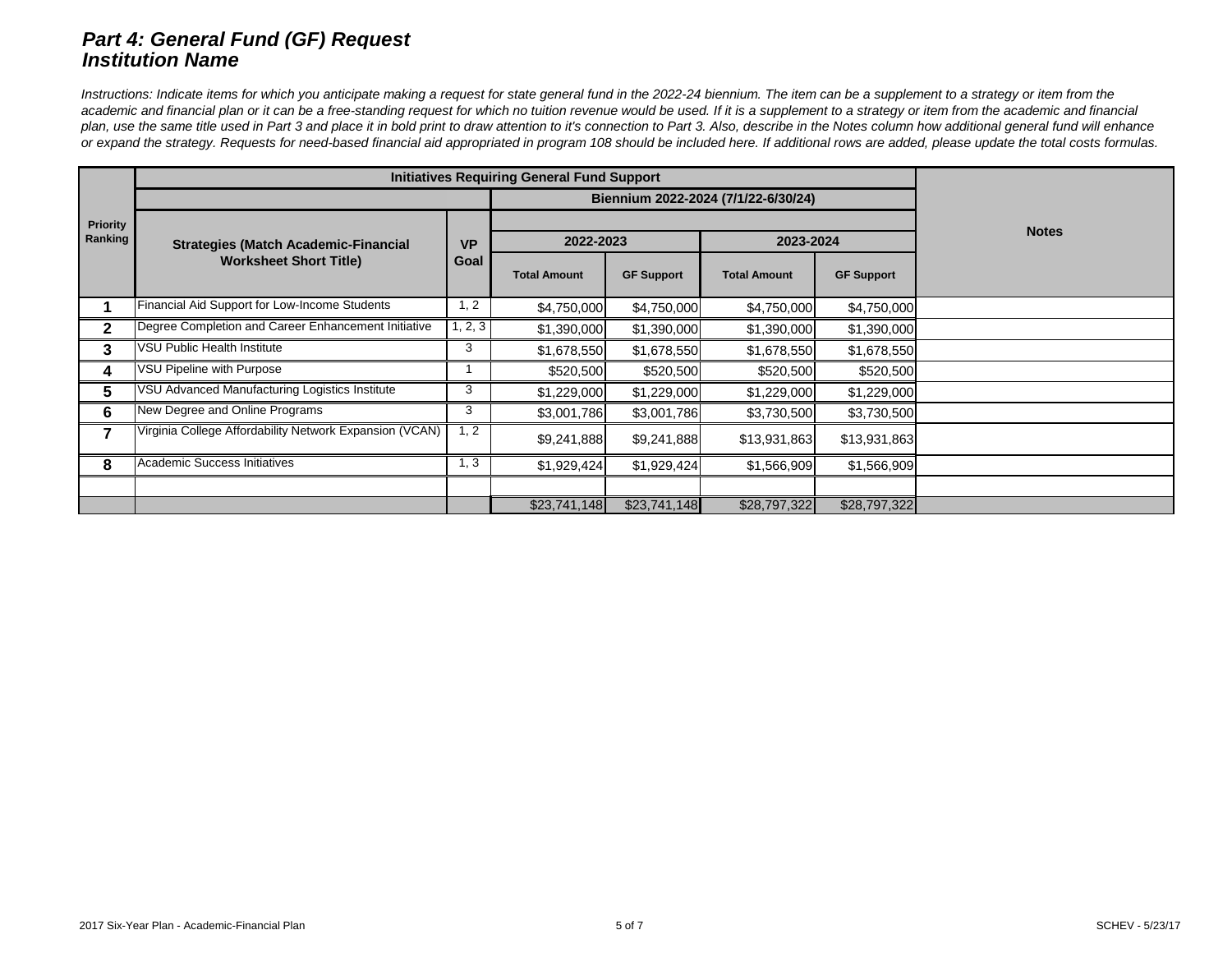# *Part 5: Financial Aid Plan Virginia State University*

*Instructions: Provide a breakdown of the projected source and distribution of tuition and fee revenue redirected to financial aid. To ensure compliance with the state prohibition that in-state students not subsidize out-of-state students and to provide the review group with a scope of the strategy, projections must be made for each of the indicated categories. Please be aware that this data will be compared with similar data provided by other institutional offices in order to ensure overall consistency. (Please do not alter shaded cells that contain formulas.)*

*" Other Discounts and Waiver " means the totals of any unfunded full or partial tuition waiver reducing the students' charges, including Virginia Military Survivors and Dependent Education Program and the Senior Citizens Tuition Waiver. Do not include the tuition differential for the tuition exceptions.*

**Note: If you do not have actual amounts for** *Tuition Revenue for Financial Aid* **by student category, please provide an estimate. If values are not distributed for** *Tuition Revenue for Financial Aid* **, a distribution may be calculated for your institution.** 

## **Allocation of Tuition Revenue Used for Student Financial Aid**

| *2020-21 (Actual) Please see footnote below |                      |                               |                      |                        |                       |                  |                                                          |                    |  |  |
|---------------------------------------------|----------------------|-------------------------------|----------------------|------------------------|-----------------------|------------------|----------------------------------------------------------|--------------------|--|--|
| <b>T&amp;F Used for Financial Aid</b>       | <b>Total Tuition</b> | Tuition<br><b>Revenue for</b> | % Revenue for        | <b>Distribution of</b> | <b>Unfunded</b>       | <b>Discounts</b> | <b>Other Tuition   Gross Tuition  </b><br><b>Revenue</b> |                    |  |  |
|                                             | <b>Revenue</b>       | <b>Financial Aid</b>          | <b>Financial Aid</b> | <b>Financial Aid</b>   | <b>Scholarships  </b> |                  | and Waivers $ $ (Cols. B+F+G) $ $                        | Compliance         |  |  |
|                                             |                      | (Program 108)                 |                      |                        |                       |                  |                                                          | with $§$ 4-5.1.a.i |  |  |
| Undergraduate, In-State                     | \$15, 150, 878       | \$1,348,678                   | 8.9%                 | \$1,348,678            | \$102,056             | \$694,629        | \$15,947,563                                             | \$0 Compliant      |  |  |
| Undergraduate, Out-of-State                 | \$17,322,105         | \$2,321,040                   | 13.4%                | \$2,321,040            | \$396,682             | \$0 <sub>l</sub> | \$17,718,787                                             |                    |  |  |
| Graduate, In-State                          | \$2,747,981          | \$156,000                     | 5.7%                 | \$156,000              |                       | \$0              | \$2,747,981                                              |                    |  |  |
| Graduate, Out-of-State                      | \$1,318,403          | \$126,864                     | 9.6%                 | \$126,864              |                       | \$0              | \$1,318,403                                              |                    |  |  |
| First Professional, In-State                | \$0                  | \$0 <sub>l</sub>              |                      | \$0                    |                       | \$0              |                                                          |                    |  |  |
| First Professional, Out-of-State            | \$0                  | $\overline{50}$               |                      | \$0                    |                       | \$0              |                                                          |                    |  |  |
| Total                                       | \$36,539,367         | \$3,952,582                   | 10.8%                | \$3,952,582            | \$498,738             | \$694,629        | \$37,732,734                                             |                    |  |  |

| 2021-22 (Estimated)                   |                                 |                                                                               |                                       |                                                |                                        |                                 |                                                                               |                                  |  |
|---------------------------------------|---------------------------------|-------------------------------------------------------------------------------|---------------------------------------|------------------------------------------------|----------------------------------------|---------------------------------|-------------------------------------------------------------------------------|----------------------------------|--|
| <b>T&amp;F Used for Financial Aid</b> | <b>Total Tuition</b><br>Revenue | <b>Tuition</b><br><b>Revenue for</b><br><b>Financial Aid</b><br>(Program 108) | % Revenue for<br><b>Financial Aid</b> | <b>Distribution of</b><br><b>Financial Aid</b> | <b>Unfunded</b><br><b>Scholarships</b> | <b>Discounts</b><br>and Waivers | <b>Other Tuition   Gross Tuition  </b><br><b>Revenue</b><br>$ (Cols. B+F+G) $ | Compliance<br>with $§$ 4-5.1.a.i |  |
| Undergraduate, In-State               | \$13,642,005                    | \$2,206,102                                                                   | 16.2%                                 | \$2,206,102                                    | \$200,000                              | \$725,000                       | \$14,567,005                                                                  | \$0 Compliant                    |  |
| Undergraduate, Out-of-State           | \$15,941,271                    | \$4,072,664                                                                   | 25.5%                                 | \$4,072,664                                    | \$800,000                              | \$0                             | \$16,741,271                                                                  |                                  |  |
| Graduate, In-State                    | \$2,759,235                     | \$143,446                                                                     | 5.2%                                  | \$143,446                                      | \$0                                    | \$0                             | \$2,759,235                                                                   |                                  |  |
| Graduate, Out-of-State                | \$1,174,118                     | \$123,915                                                                     | 10.6%                                 | \$123,915                                      | \$0                                    | \$0                             | \$1,174,118                                                                   |                                  |  |
| First Professional, In-State          | \$0                             | \$0 <sub>l</sub>                                                              |                                       | \$0                                            | \$0                                    | \$0                             | \$0                                                                           |                                  |  |
| First Professional, Out-of-State      | \$0                             | \$0 <sub>l</sub>                                                              |                                       | $\overline{30}$                                | 30                                     | \$0                             | \$0                                                                           |                                  |  |
| Total                                 | \$33,516,629                    | \$6,546,127                                                                   | 19.5%                                 | \$6,546,127                                    | \$1,000,000                            | \$725,000                       | \$35,241,629                                                                  |                                  |  |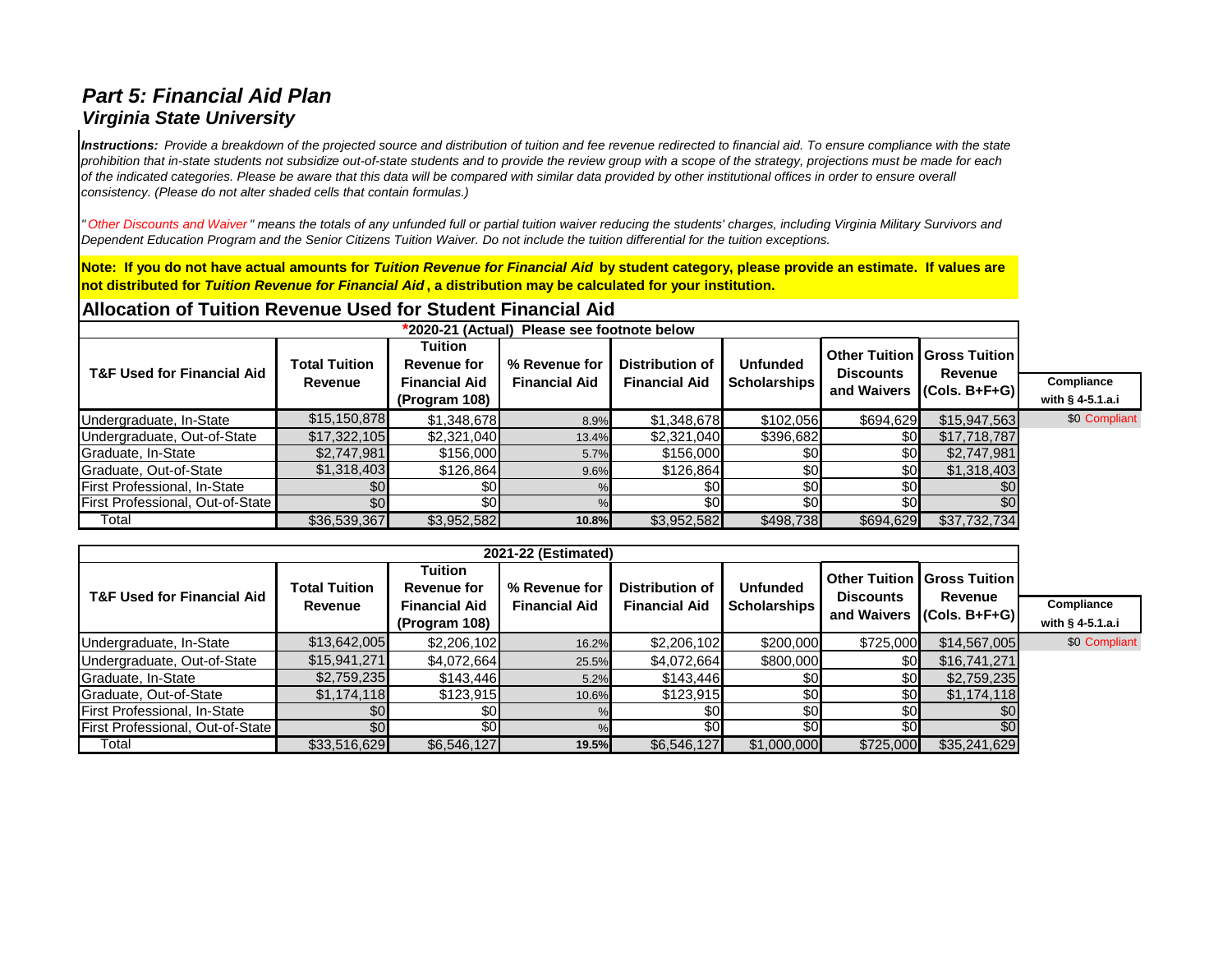| 2022-23 (Planned)                     |                      |                               |                      |                                                |                     |                                 |                                                   |                    |  |
|---------------------------------------|----------------------|-------------------------------|----------------------|------------------------------------------------|---------------------|---------------------------------|---------------------------------------------------|--------------------|--|
| <b>T&amp;F Used for Financial Aid</b> | <b>Total Tuition</b> | Tuition<br><b>Revenue for</b> | % Revenue for        | <b>Distribution of</b><br><b>Financial Aid</b> | <b>Unfunded</b>     | <b>Discounts</b><br>and Waivers | <b>Other Tuition   Gross Tuition  </b><br>Revenue |                    |  |
|                                       | Revenue              | <b>Financial Aid</b>          | <b>Financial Aid</b> |                                                | <b>Scholarships</b> |                                 | $(Cols. B + F + G)$                               | <b>Compliance</b>  |  |
|                                       |                      | (Program 108)                 |                      |                                                |                     |                                 |                                                   | with $§$ 4-5.1.a.i |  |
| Undergraduate, In-State               | \$14,453,414         | \$2,206,102                   | 15.3%                | \$2,206,102                                    | \$200,000           | \$725,000                       | \$15,378,414]                                     | \$0 Compliant      |  |
| Undergraduate, Out-of-State           | \$16,524,690         | \$4,072,664                   | 24.6%                | \$4,072,664                                    | \$800,000           | \$0                             | \$17,324,690                                      |                    |  |
| Graduate, In-State                    | \$2,621,479          | \$143,446                     | 5.5%                 | \$143,446                                      | \$0                 | \$0                             | \$2,621,479                                       |                    |  |
| Graduate, Out-of-State                | \$1,257,711          | \$123,915                     | 9.9%                 | \$123,915                                      | \$0                 | \$0 <sup>1</sup>                | \$1,257,711                                       |                    |  |
| First Professional, In-State          |                      | \$0                           |                      | \$0                                            | \$0                 | \$0                             | \$0                                               |                    |  |
| First Professional, Out-of-State      | \$0                  | \$0                           |                      | \$0                                            | \$0                 | $\overline{30}$                 | \$0                                               |                    |  |
| Total                                 | \$34,857,294         | \$6,546,127                   | 18.8%                | \$6,546,127                                    | \$1,000,000         | \$725,000                       | \$36,582,294                                      |                    |  |

| 2023-24 (Planned)                     |                      |                               |                      |                        |                 |                  |                                                          |                    |
|---------------------------------------|----------------------|-------------------------------|----------------------|------------------------|-----------------|------------------|----------------------------------------------------------|--------------------|
| <b>T&amp;F Used for Financial Aid</b> | <b>Total Tuition</b> | Tuition<br><b>Revenue for</b> | % Revenue for        | <b>Distribution of</b> | <b>Unfunded</b> | <b>Discounts</b> | <b>Other Tuition   Gross Tuition  </b><br><b>Revenue</b> |                    |
|                                       | <b>Revenue</b>       | <b>Financial Aid</b>          | <b>Financial Aid</b> | <b>Financial Aid</b>   | Scholarships    |                  | and Waivers $ $ (Cols. B+F+G) $ $                        | Compliance         |
|                                       |                      | (Program 108)                 |                      |                        |                 |                  |                                                          | with $§$ 4-5.1.a.i |
| Undergraduate, In-State               | \$15,031,551         | \$2,206,102                   | 14.7%                | \$2,206,102            | \$200,000       | \$725,000        | \$15,956,551                                             | \$0 Compliant      |
| Undergraduate, Out-of-State           | \$17,185,678         | \$4,072,664                   | 23.7%                | \$4,072,664            | \$800,000       | \$0              | \$17,985,678                                             |                    |
| Graduate, In-State                    | \$2,726,338          | \$143,446                     | 5.3%                 | \$143,446              | \$0             | \$0              | \$2,726,338                                              |                    |
| Graduate, Out-of-State                | \$1,308,019          | \$123,915                     | 9.5%                 | \$123,915              | \$0             | \$0              | \$1,308,019                                              |                    |
| First Professional, In-State          |                      | \$0 <sub>l</sub>              |                      | \$0                    | \$0             | \$0              | \$0                                                      |                    |
| First Professional, Out-of-State      |                      | \$0 <sub>l</sub>              |                      | \$0                    | \$0             | \$0              | \$0                                                      |                    |
| Total                                 | \$36,251,586         | \$6,546,127                   | 18.1%                | \$6,546,127            | \$1,000,000     | \$725,000        | \$37,976,586                                             |                    |

*\* Please note that the totals reported here will be compared with those reported by the financial aid office on the institution's annual S1/S2 report. Since the six-year plan is estimated and the S1/S2 is "actual," the numbers do not have to match perfectly but these totals should reconcile to within a reasonable tolerance level. Please be sure that all institutional offices reporting tuition/fee revenue used for aid have the same understanding of what is to be reported for this category of aid.*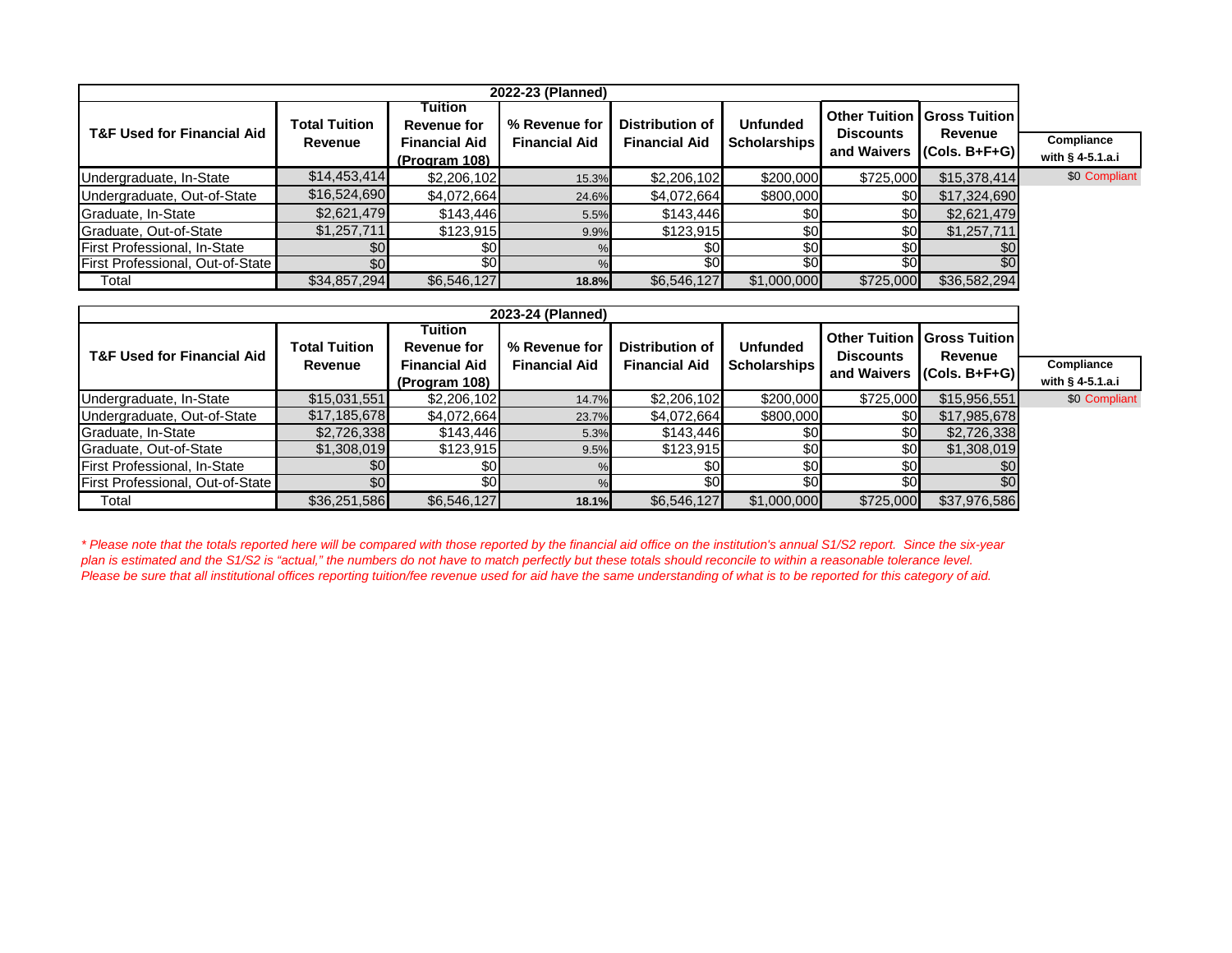### **2021 SIX-YEAR PLAN NARRATIVE (Part II)**

### **INSTITUTION:** Virginia State University

`

#### **OVERVIEW**

The totality of the six-year plan should describe the institution's goals as they relate to state goals found in the *Pathways to Opportunity: The Virginia Plan for Higher Education*; the Higher Education Opportunity Act of 2011 (TJ21); and the Restructured Higher Education Financial and Administrative Operations Act of 2005.

The instructions under institutional mission and alignment to state goals, below, ask for specific strategies, in particular related to equity, affordability and transformative outcomes. Other sections will offer institutions the opportunity to describe additional strategies to advance institutional goals and state needs. *Please be as concise as possible with responses and save this narrative document with your institution's name added to the file name.*

#### **SECTIONS**

**Section A. Pandemic Impact:** Briefly discuss, in one to two paragraphs, how the pandemic has impacted your institution. What things did your institution already have in place that proved helpful? What lessons were learned? What short-term changes have been made? What long-term changes will be made? What are the concerns moving forward?

**RESPONSE:** Virginia State University remained committed to providing transformative educational experiences for its students in a safe learning environment throughout the COVID-19 pandemic. While the pandemic may have sidetracked our normal operations, it did not alter our mission, goals or desire to remain equitable and affordable. To ensure campus safety and overall health and wellness, we established a COVID-19 Cross-Campus Coordinating Team to create a Reopening Plan. The plan was reviewed by the State Council of Higher Education and found compliant in containing the required components of the 'Higher Education Reopening Guidance,' which was developed in consultation with the Virginia Department of Health. Our plan focused on: (1) Repopulation which included COVID-19 education, training and preventive care; (2) Monitoring Health Conditions to Detect Infection which included entry level census testing, surveillance testing, and early alert resources like touchless temperature Kiosks and CDC based health monitoring tools; (3) Containment to Prevent Spread which included isolation, quarantine and contact tracing; and (4) Transition to Remote Instruction and Services which included the criteria for shutdown. Virginia State University's Campus Reopening Plan was a comprehensive approach to help ensure the health and safety of our students, staff, and faculty and as we transition from remote instruction to limited in-person instruction. From this guidance we modified our residential housing capacity, auxiliary services, instructional delivery methods and overall approach to campus/student engagement. We also expanded our overall infrastructure, including the capacity of our health services area (created New COVID Health Clinic), which required additional staffing, testing sites, and specified isolation and quarantine spaces.

As we focused on moving forward, we acknowledged that we had a responsive faculty and staff who were committed to providing our students a high quality and affordable educational experience. We leveraged this to execute our plan through three broad focal points; Health and Safety, Academic and Student Support, and Residential Campus Life. We also benefited from additional strengths i.e., strong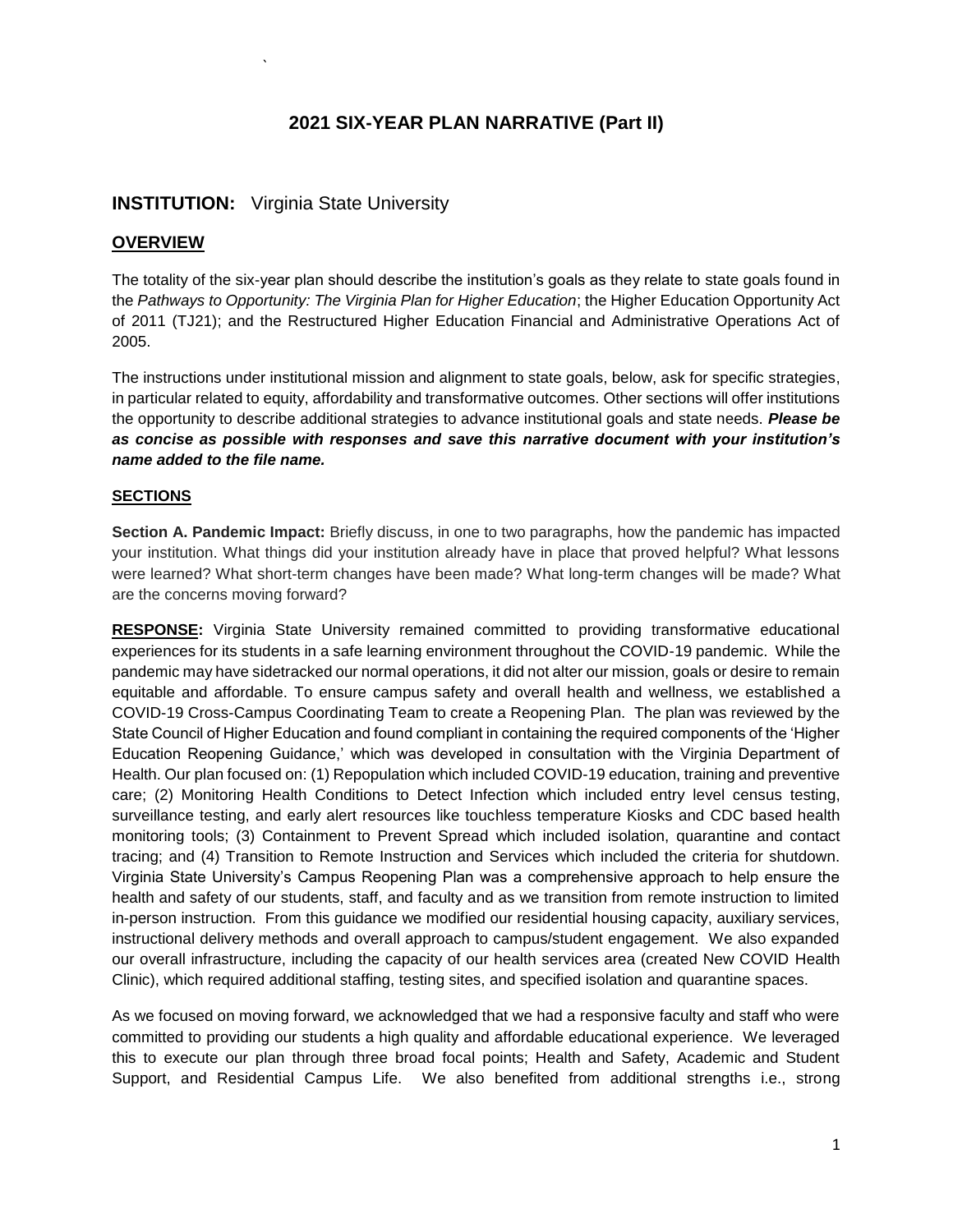administrative leadership and shared governance, existing online infrastructure and existing supportive services in the Academic and Student Success and Engagement/Affairs areas.

`

As we readjusted to the COVID-19 pandemic, the VSU faculty, staff, and students demonstrated their resiliency and adaptability and we learned the value of community and, alternative communication approaches. Short-term outcomes included strengthening of our internal and external relationships and community partnerships which allowed us to successfully navigate the challenges and be a major community asset in the COVID-19 battle serving as the largest regional vaccination site. University wide we increased efficiencies, transitioned multiple manual processes that limited effectiveness to electronic, and improved faculty capacity through online instructional training and certification. This allowed us to enhance our learning modalities, instructional delivery methods and leverage a redesigned virtual learning environment capable of compensating for internships and other experiential learning experiences. Thus, we expanded our virtual portfolio through simulations and other innovative engagement activities (virtual town halls). We put in place health and safety protocols, strengthened our Student Health and our Clinical Mental Health Services. We provided innovative student support through virtual advisement, supplemental instruction, tutorial assistance and career counseling and placement. We enhanced air quality and sanitation efforts.

With respect to moving forward, repairing the impact of the loss of consecutiveness between faculty, staff and students will be an intentional effort. Other long term concerns include the impact of the pandemic on the spirit in which we repopulate the campus, future health and safety threats to our campus community including variant COVID-19 strains, the consequences of the pandemic to first time freshman, transfer, and graduate school enrollment, and any subsequent impact on human or fiscal capital.

**Section B. Institutional Mission, Vision, Goals, Strategies, and Alignment to State Goals:** Provide a statement of institutional mission and indicate if there are plans to change the mission over the six-year period.

Provide a brief description of your institutional vision and goals over the next six years, including numeric targets where appropriate. Include specific strategies (from Part 3 – Academic-Financial Plan and Part 4 – General Fund Request) related to the following state themes and goals:

- **Equitable:** Close access and completion gaps. Remove barriers to access and attainment especially for Black, Hispanic, Native American and rural students; students learning English as a second language; students from economically disadvantaged backgrounds; and students with disabilities.
- **Affordable:** Lower costs to students. Invest in and support the development of initiatives that provide cost savings to students while maintaining the effectiveness of instruction.
- **Transformative:** Expand prosperity. Increase the social, cultural and economic well-being of individuals and communities within the Commonwealth and its regions. This goal includes efforts to diversify staff and faculty pools.

Strategies also can cross several state goals, notably those related to improved two-year and four-year transfer, and should be included here. If applicable, include a short summary of strategies related to research. The description of any strategy should be one-half page or less in length. Be sure to use the same short title as used in the Part 3 and Part 4 worksheets. If federal stimulus funds will fund activities and are included in Part 3 as reallocations, please note how they will be used.

**RESPONSE:** As part of Virginia State University's institutional effectiveness and strategic planning process, a systematic review of the institution's mission, vision, priorities, goals, and objectives are periodically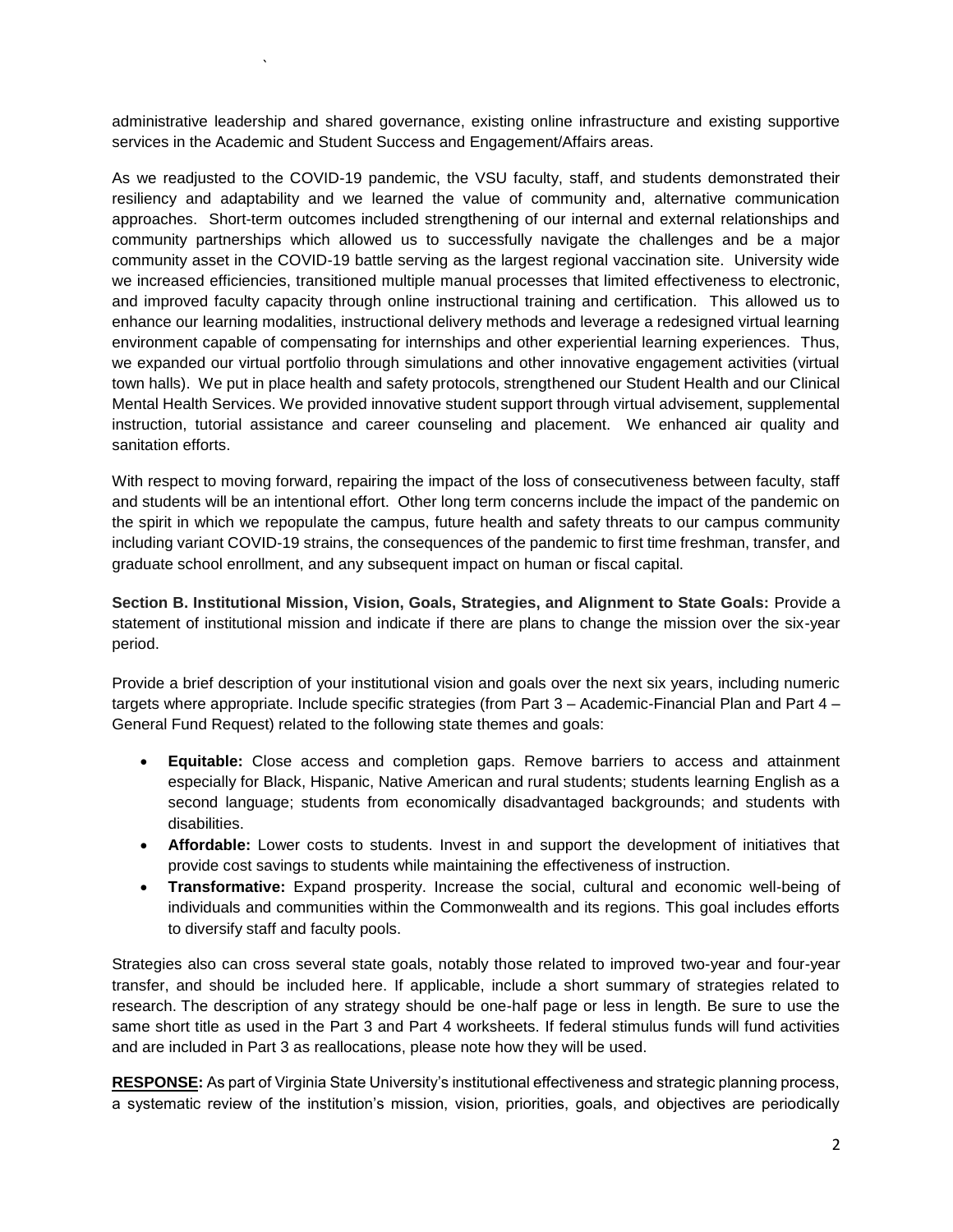conducted. In 2013-2014 the Mission Statement was reviewed and revised. During the development of the 2020-2025 Strategic Plan, the University's mission was again reviewed, however, no changes were made to the Mission Statement. There is no plan to change the University's Mission Statement over the six-year plan period.

**Mission**: Virginia State University, a public, comprehensive 1890 Land Grant institution and Historically Black College/University, is committed to the preparation of a diverse population of men and women through the advancement of academic programs and services that integrate instruction, research, extension, and outreach. University endeavors to meet the educational needs of students, graduating lifelong learners who are well equipped to serve their communities as informed citizens, globally competitive leaders, and highly effective, ethical professionals.

**Vision**: Virginia State University will foster sustained excellence as a Preeminent Public Land-Grant university providing access to higher education and a holistic transformative learning experience to produce world-class leaders and scholars for a diverse state, national and the global workforce.

Virginia State University is the leader in affordability and access in the Commonwealth of Virginia and among the nation's leaders for upward mobility of our graduates. As a leading access institution, with the majority (on average approximately 70%) of our students being Pell eligible, financial hardship is the primary barrier to retention, persistence and graduation. To mitigate the financial fragility of our students, the focus of the VSU six-year plan is a combination of strategic, programmatic, financial, and process refinement solutions.

Virginia State University demonstrates its commitment to the preparation of a diverse population of men and women through the advancement of academic programs and services that integrate instruction, research, extension and outreach. The university faculty, staff and administrators have engaged in the development of a six-year plan that includes a number of strategies and initiatives to meet four strategic priorities for the University: 1) increase student opportunity and access to higher education; 2) sustained academic excellence; 3) provide a transformative VSU student experience that supports the holistic development of students; and 4) enhance the Land Grant Mission of Virginia State University. Specifically, the University will implement the following eight strategic initiatives as part of the six-year plan: Financial Aid Support for low-income students; Degree Completion Career Enhancement Initiative; Public Health Institute; VSU Pipeline with Purpose; VSU Advanced Manufacturing Logistics Institute; New Degree and Online Programs; Virginia College Affordability Network (VCAN); and Academic Success Initiatives.

The strategic initiatives presented in this six-year plan are aligned with Virginia State University's 2020- 2025 Strategic Plan and aligned with the State themes (equitable, affordable, and transformative) and goals associated with the Statewide Strategic Plan (SSP) for Higher Education.

Virginia State University provides a quality education and transformative experience to students from a wide range of cultural and socioeconomic backgrounds. As an Opportunity University, providing both access and support is paramount to our mission. To ensure that all of our students attain high academic achievement and career success, it is critical that VSU implement appropriate programs and services to support the population of students entering the university academically under-prepared and lacking the financial resources to support their matriculation. As part of this on-going effort, the university has developed the strategic initiatives outlined below.

#### **New Strategic Initiatives 1 - 6:**

`

**1. Financial Aid Support for Low-Income Students (**Equitable-S1; Affordable-S4; Affordable-S5; Affordable-S6)

Virginia State University is requesting increased financial support to help close the gap for lowincome students. The University is looking to close the funding gap for our most financially challenged students. The SCHEV financial aid funding model estimates our unmet need at \$9.5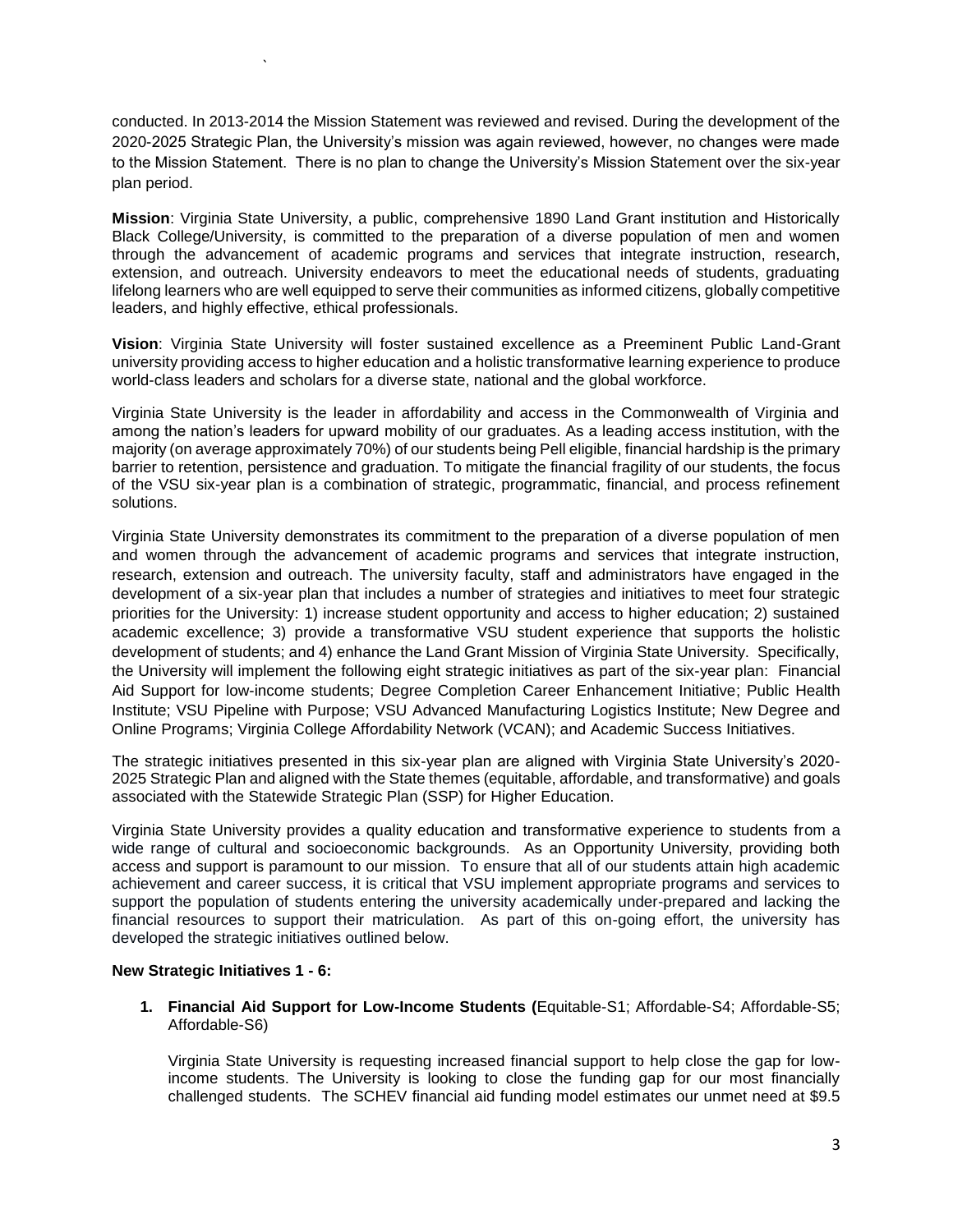million per year. These funds are critical to bridge the gap for our low-income students and to help pay the cost of education and minimize the amount of student loan debt that they carry. The funds will also help keep these students on track to graduate within four years. Federal programs coupled with other state and university based financial aid programs are not sufficient, thus putting affordable higher education out of reach for most of our student population.

`

VSU has been forced to turn away prospective and returning students because they were unable to pay the cost of tuition, fees and other related educational cost. VSU's students pay a higher cost in student debt even though their parents are amongst Virginia's least able to pay. Thirty percent (30%) of families have expected contributions of \$0-\$1,000, meaning they have no means of contributing to their children's education. Thirty percent (30%) of the students come from families with incomes below the poverty level, as determined by the Department of Health and Human Services. Ninety percent (90%) receive some type of student financial aid and 70% receive Pell Grants. The barrier to college arising from decreased family income has been exacerbated by new parent loan program credit requirements that have rendered 60% of our families ineligible for the program.

Without sufficient levels of financial aid, students will be unable to complete their education on time or will be in danger of discontinuing their studies entirely. VSU continues to seek other sources of financial support for students through gifts, endowments, etc. Marketing and fundraising campaigns are ongoing to seek funding for student assistance that allows the University to provide support to students in need.

| # | <b>ITEM</b>                                           | 2022-23                    | 2023-24 |
|---|-------------------------------------------------------|----------------------------|---------|
|   | Financial Fund Gap Amount   \$4,750,000   \$4,750,000 |                            |         |
|   | Total                                                 | $$4,750,000$   \$4,750,000 |         |

**2. Degree Completion and Career Enhancement Initiative** (Equitable-S3; Affordable-S4; Affordable-S5; Affordable-S6; Transformative-S8; Transformative-S9; Transformative-S10)

Trojan Advance TLC (*Advance your – Trajectory toward graduation, Life skills & Career)* is VSU's newest initiative aimed at increasing degree completion and career enhancement for students who left the university prior to completing baccalaureate degree requirements. The program will comprise three components: Bachelor of Individualized Studies program expansion, unpaid balance resolution assistance, and Academic and Career Readiness. **Bachelor of Individualized Studies program expansion –** The current BIS program at VSU is designed to meet the needs of adult learners who wish to attain an undergraduate degree through traditional and nontraditional methods. In an effort to provide increased academic course of study options, the program has been expanded to comprise ten 30 credit hour areas of specialization including: Community Based Education, Criminal Justice, Hospitality Management, Public Administration, Recreation and Leisure Activities, Social Work, Sociology, Sports Management, Psychology, Public Relations/Mass Communications and Information Logistics Technology. **Debt resolution program** - Students who left the university in good academic standing (2.0 cumulative GPA), within 45 credit hours of degree completion will be eligible to apply for tuition debt resolution loan for up to \$6,000. If the past due tuition debt is in excess of the \$6,000 maximum loan, the student is encouraged to look into obtaining a Parent Plus loan as these funds can be applied to a prior year balance. The Debt Resolution loan has a cancellation provision that is activated upon the student's graduation from Virginia State University. Upon successful completion of all degree requirements, students' past tuition debt resolution loan will be subject to cancellation.

**Academic and Career Readiness –** VSU is committed to the success of our students and providing a transformative experience through rigorous academic programs and student support.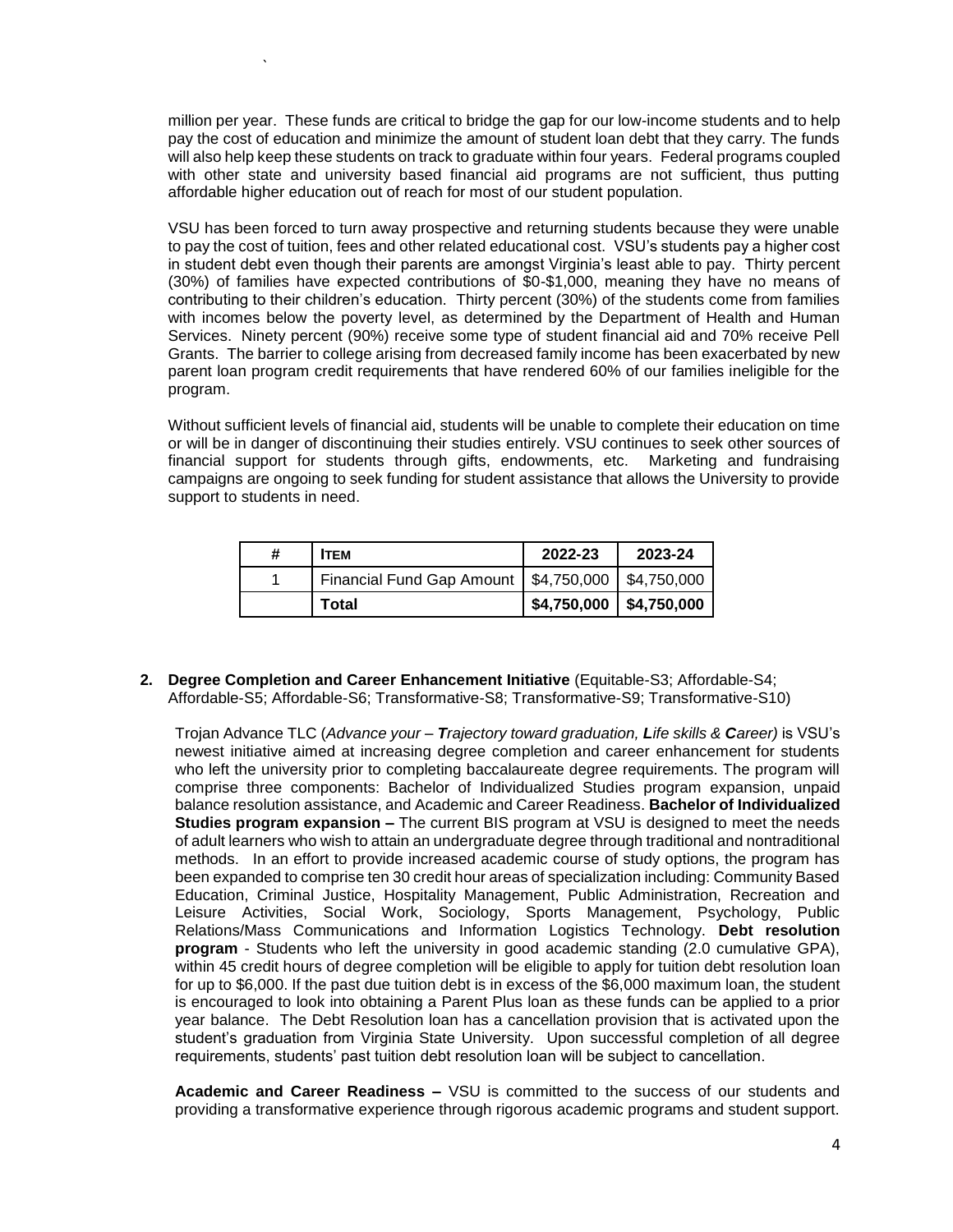In an effort to provide a high-touch student-centered environment, five academic and career advisors will be allocated to this program. Advisors' will employ EAB Navigate and other career readiness tools to identify, reach, and monitor students at scale, while accessing rich data to measure intervention effectiveness. Historical data and Predictive algorithms will generate individualized recommendations that help students understand what steps are necessary to increase their likelihood of graduation and employment.

`

| #  | <b>Item</b>                                                                                                                                                           | 2022-23     | 2023-24     |
|----|-----------------------------------------------------------------------------------------------------------------------------------------------------------------------|-------------|-------------|
|    | Program Director                                                                                                                                                      | \$65,000    | \$65,000    |
| 1  | <b>Administrative Staff</b>                                                                                                                                           | \$45,000    | \$45,000    |
| 5  | Advisors (5 @ \$45k each)<br><b>Two Academic Advisors</b><br>1.<br>Financial Aid Advisor<br>2.<br>3.<br><b>Career Counselor</b><br>4.<br><b>Graduation Specialist</b> | \$225,000   | \$225,000   |
| 6  | <b>Faculty Adjunct Overloads</b>                                                                                                                                      | \$165,000   | \$165,000   |
| 7  | Program Staff Bursar's Office                                                                                                                                         | \$50,000    | \$50,000    |
| 8  | Program Staff Registrar's Office                                                                                                                                      | \$50,000    | \$50,000    |
| 9  | <b>Fringe Benefits</b>                                                                                                                                                | \$180,000   | \$180,000   |
| 10 | <b>Debt Resolution Funding</b>                                                                                                                                        | \$360,000   | \$360,000   |
| 11 | <b>Capital &amp; Operations Costs</b>                                                                                                                                 | \$250,000   | 250,000     |
|    | Total                                                                                                                                                                 | \$1,390,000 | \$1,390,000 |

**3. VSU Public Health Institute (**Transformative-S8; Transformative-S9; Transformative-S10)

**Virginia State University (VSU) Public Health Institute** ("the Institute" or "VSUPHI"). VSUPHI will become the vanguard at VSU for addressing health disparities within underserved groups through outreach, academic endeavors, public health workforce development and research agendas in preparation of public health professionals for the future. VSUPHI will be a resource to marginalized communities and will seek to improve public health outcomes through research, education, and outreach. The VSUPHI seeks to support underserved communities with focus on African Americans, lower-income populations, rural communities, and overall racial inequality**.** There are multiple factors that contribute to the health care disparities with people of color and lower income populations including access to care, quality of care, availability of healthy foods, air/water quality, community safety, education, and economic insecurity. The interdisciplinary training approach with VSUPHI will also confront these multi-faceted socio-economic issues. And, as a result, generate evidence-based policy and administrative strategies for improving health and well-being in marginalized communities.

| # | <b>Item</b>                   | 2022-23     | 2023-24     |
|---|-------------------------------|-------------|-------------|
|   | Executive Director/Dean       | \$180,000   | \$180,000   |
| 2 | <b>Administrative Support</b> | \$45,000    | \$45,000    |
| 3 | Program/ Project Manager      | \$65,000    | \$65,000    |
| 4 | Epidemiologist                | \$120,000   | \$120,000   |
| 5 | Statistician                  | \$80,000    | \$80,000    |
| 6 | Post-Doctoral Fellows (3)     | \$180,000   | \$180,000   |
|   | Public Health-Faculty (4)     | \$313,500   | \$313,500   |
| 8 | <b>Fringe Benefits</b>        | \$295,050   | \$295,000   |
| 9 | <b>Operating Budget</b>       | \$400,000   | \$400,000   |
|   | Total                         | \$1,678,550 | \$1,678,500 |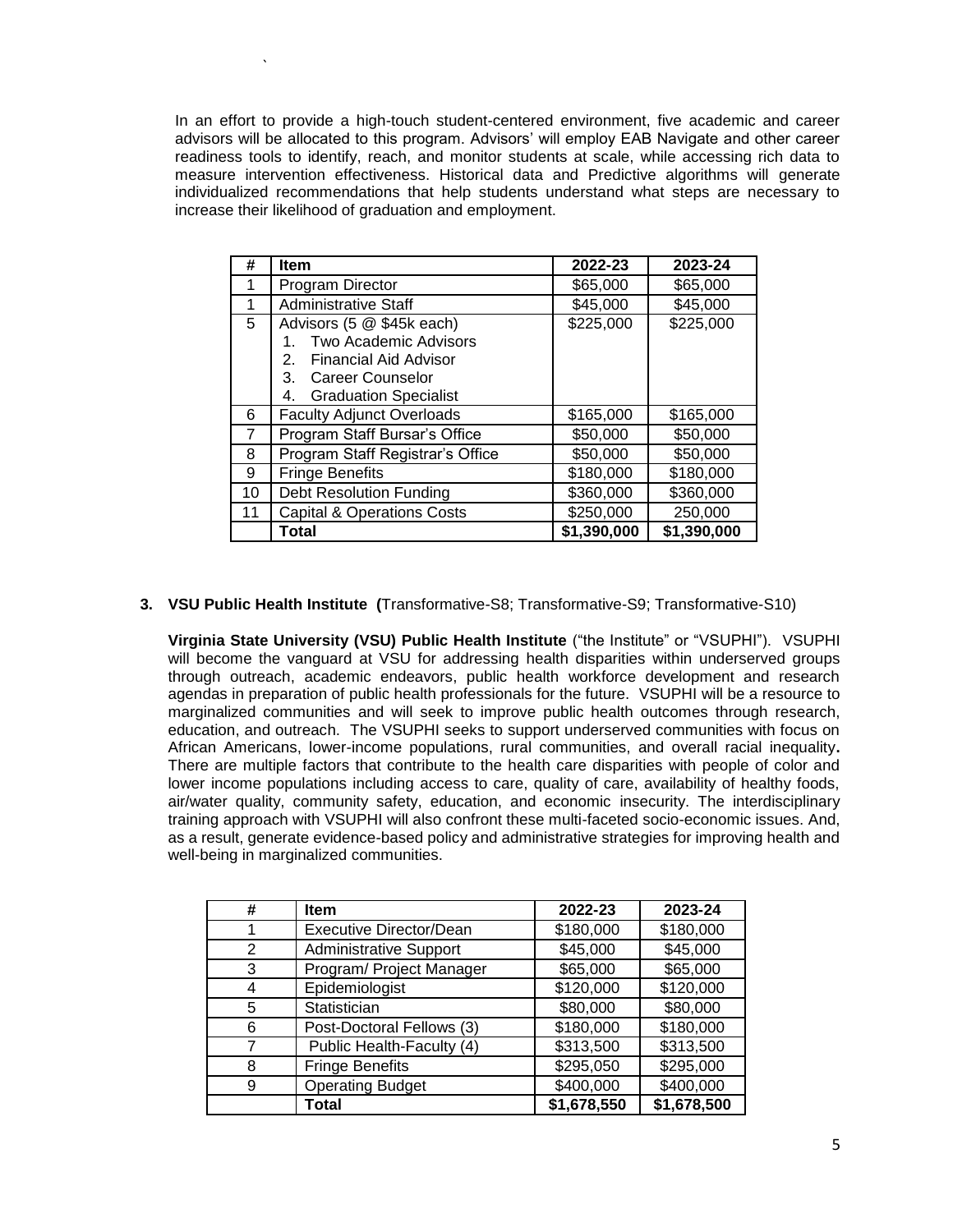#### **4. VSU Pipeline with Purpose** (Equitable-S1; Equitable-S3)

`

The **Virginia State University Pipeline with Purpose** is an innovative high school program designed to expand Virginia students' college pathway. It is a formal pipeline to increase student access, engagement, success and subsequent college degree attainment with a focus on impacting regional Title I schools. This approach supports the Commonwealth's goal of being the most "educated state" by 2030 and its "equity framework". It allows high school students to enroll in a structured academic program that combines high school and college level classes (online) leading to a high school diploma and at least 24 college credits in four to five years. Each student will be provided an individual Pipeline Coach/Advisor who will assist with navigating dual enrollment registration, the college application process, and work with their families on the Free Application for Federal Student Aid (FAFSA). The Pipeline Coach/Advisor will work hand and hand with the high school counselor and have a residential presence. As an integrated part of the curriculum, each student will receive a toolbox of strategies for navigating the "high school to college" transition via a Pipeline with Purpose Orientation course and gain experiential learning through an internship/work study opportunity in their respective community**.**

| # | <b>Item</b>                | 2022-2023 | 2023-2024 |
|---|----------------------------|-----------|-----------|
|   | Director                   | \$70,000  | \$70,000  |
| 2 | Pipeline Coach/Advisor (4) | \$240,000 | \$240,000 |
| 3 | Program/Project Manager    | \$50,000  | \$50,000  |
|   | <b>Fringe Benefits</b>     | \$108,000 | \$108,000 |
| 5 | <b>Operating Budget</b>    | \$52,500  | \$52,500  |
|   | Total                      | \$520,500 | \$520,500 |

#### **5. VSU Advanced Manufacturing Logistics Institute** (Transformative-S8; Transformative-S9; Transformative-S10)

**Virginia State University Advanced Manufacturing Logistics Institute ("the institute" or VSUAMLI):** Virginia State University has two unique ABET accredited programs in Manufacturing Engineering and Information Logistics Technology. The manufacturing engineering program provides education in advanced manufacturing and prepares students on areas related to Industry 4.0, additive manufacturing, big data, IOT, automation, and system integration. The information logistics technology program, on the other hand, prepares students to obtain careers that involve managerial decision-making, advanced analytics, inventory management, supply chain, acquisition, and enterprise planning. The two programs continue to assist the Commonwealth and the rest of the nation in developing diverse talent pipeline for the engineering and logistics workforce.

Using the two academic programs as a foundational basis, VSU will establish Advanced Manufacturing Logistics Institute that will provide resources to support workforce development, economic growth, focusing on logistics and advanced manufacturing. As manufacturers look to stay competitive in the marketplace, they are constantly searching for the latest innovations, strategies, and systems. Moreover, new innovations in Industry 4.0, automation and intelligent systems have been major factors in driving new trends in both advanced manufacturing and supply chain and logistics industry. With growing demand of on-time delivery needs and shrink delivery cycles, future supply chain and logistic processes must become proactive in identifying risks and exceptions before they occur. Through research in modeling, intelligent-systems technologies, blockchain, cybersecurity, machine learning and predictive intelligence technologies, VSUAMLI will provide integrated solutions to diverse areas of logistics systems that meet customer requirements and are cost effective, secure, and dependable. Furthermore, the current research and technology roadmap for the Commonwealth of Virginia lists six areas of research focus: Life and health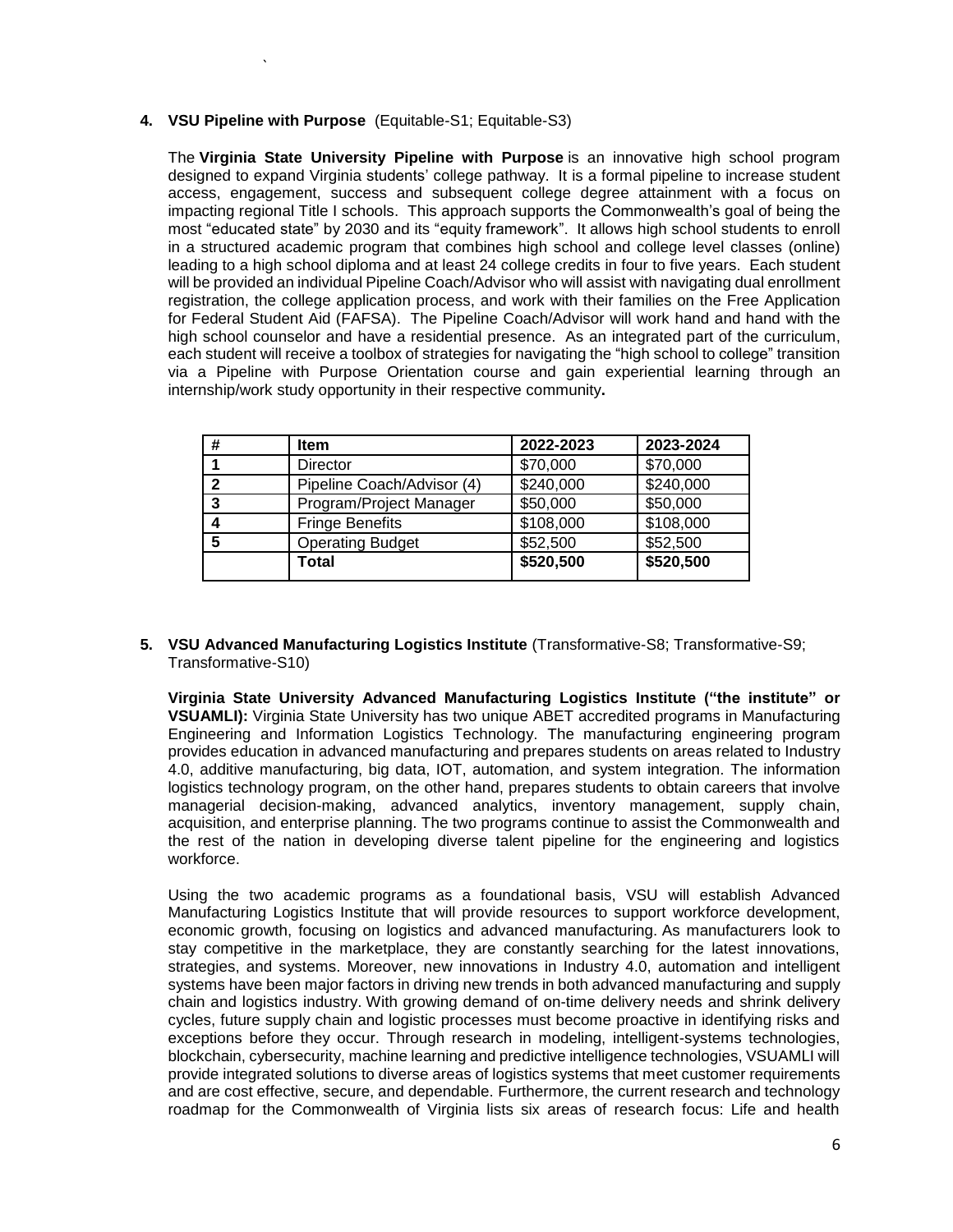sciences; Autonomous systems; Space and satellites; Agricultural and environmental technologies; Cybersecurity; and Data science and analytics. VSUAMLI will support five of these six areas of research focus (Life and health sciences; Autonomous systems; Agricultural and environmental technologies; Cybersecurity; and Data science and analytics).

`

| # | <b>ITEM</b>                            | 2022-23     | 2023-24     |
|---|----------------------------------------|-------------|-------------|
|   | <b>Executive Director</b>              | \$180,000   | \$180,000   |
| 2 | <b>Project Manger</b>                  | \$90,000    | \$90,000    |
| 3 | <b>Administrative Support</b>          | \$45,000    | \$45,000    |
| 4 | Research Faculty (2)                   | \$200,000   | \$200,000   |
| 5 | Post-Doctoral Fellows (4)              | \$200,000   | \$200,000   |
| 6 | <b>Fringe Benefits</b>                 | \$214,000   | \$214,000   |
| 7 | <b>Capital &amp; Operational Costs</b> | \$300,000   | \$300,000   |
|   |                                        |             |             |
|   | Total                                  | \$1,229,000 | \$1,229,000 |

**6. New Degree and Online Programs**: (Transformative-S8; Transformative-S9; Transformative-S10)

As an institutional priority Virginia State University seeks to strategically enhance current academic programs, establish new degree programs, and to deliver distinctive, responsive and innovative offerings that effectively prepare leaders and scholars to meet the demands of a global society and workforce. VSU is committed to preparing our students to be reformists, critical thinkers, and innovators through the development of new and responsive academic programs. Our faculty, staff and administrators take into account the ever-changing landscape of higher education and the increased demand of employers for skilled and talented employees. Accordingly, we have identified a number of new academic programs to prepare our students to be competitive in the growing fields of Engineering, Health Care (Public Health), Agriculture, Nutritional and Food Sciences, Data Analytics, Business, Computer Information Systems, Education, and Cyber Security. Over the next two years, the university plans to implement the following new programs; BS in Computer Information Systems, BS in Food and Nutrition, BS in Cyber Security, BS in Public Health, BS in Pharmaceutical Sciences, and MS in Integrative Agriculture Biosciences.

Virginia State University offers all its current degree programs in the traditional brick and mortar format with few online courses available in several of the degree programs. The institution recognizes the need for, and benefits of expanding our online education platform to offer hybrid and fully online programs. Our new hybrid and online degree programs will afford students greater flexibility and access, and also aid in increasing our overall student enrollment. Over the next six years we will expand a number of our existing certificate programs to provide an online option and will also offer an increased number of hybrid degree programs.

**Southwest Virginia Degree Completion Partnership**: Virginia State University will also establish a collaborative agreement with Roanoke Higher Education Center to develop undergraduate degree completion programs. Virginia State University will establish degree completion programs and certifications geared toward workforce demand of major employers in the Commonwealth of Virginia. Specifically, Hospitality Management, Criminal Justice and Social Work and Interdisciplinary Studies. Courses will be offered face-to-face, hybrid and online.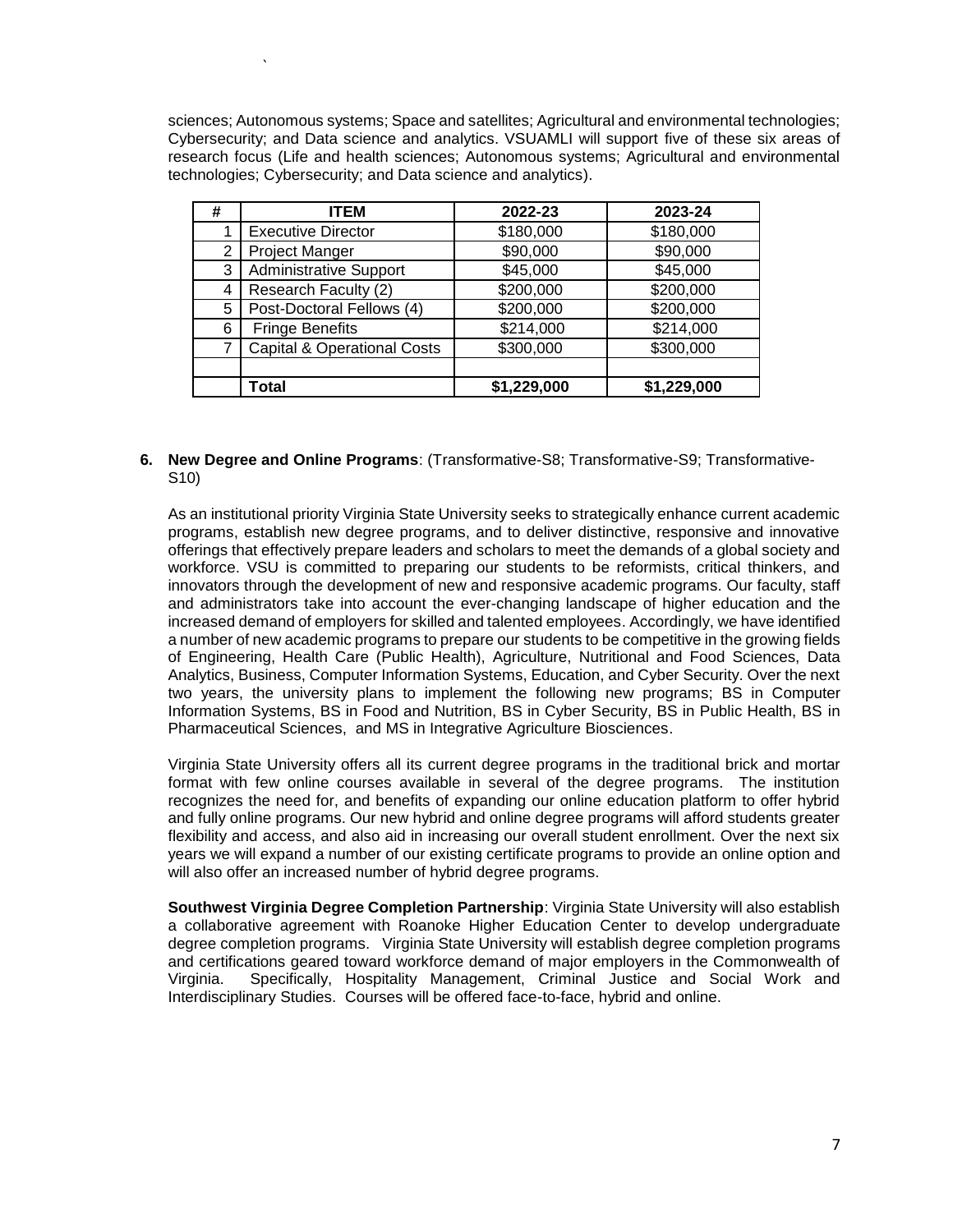| # | <b>ITEM</b>                                          | 2022-23     | 2023-24     |
|---|------------------------------------------------------|-------------|-------------|
| 1 | MSW - Social Work Faculty (6)                        | \$190,000   | \$540,000   |
| 2 | <b>Business Faculty (4)</b>                          | \$406,000   | \$567,000   |
| 3 | <b>Engineering Faculty (5)</b>                       | \$352,286   | \$570,000   |
| 4 | <b>Faculty Research Support</b>                      | \$900,000   | \$900,000   |
| 5 | Faculty (3) Doctorate of Education Online<br>Program | \$225,000   | \$225,000   |
| 6 | Faculty (2) BSW - Social Work Online Program         | \$140,000   | \$140,000   |
| 7 | Public Health Faculty (4)                            | \$313,500   | \$313,500   |
| 8 | Roanoke Higher Education Center (Faculty - 6)        | \$400,000   | \$400,000   |
| 9 | Roanoke Higher Education Center Fees                 | \$75,000    | \$75,000    |
|   | Total                                                | \$3,001,786 | \$3,730,500 |

#### **Continuing Strategic Initiatives 7 - 8:**

`

7. **Virginia College Affordability Network (VCAN) Expansion:** (Equitable-S1; Equitable-S3; Affordable-S4; Affordable-S5; Affordable-S6)

Virginia State University (VSU), along with Norfolk State University sought to address the regional needs relating to Access and Completion through the creation of the Virginia College Affordability Network (VCAN). The VCAN program is designed to provide access for Pell eligible high school students in the areas surrounding VSU including students from Matoaca, Petersburg, and Colonial Heights high schools. This program enables qualifying students to receive free college tuition and some portion of room and board when applicable. To qualify, students must be Pell grant eligible, meet the university admission requirements, and live within a 25 mile radius of the University. The purpose of these requirements are to target students that want to directly attend a four-year university, yet lack financial resources to do so. This program is significant because it is the first time in Virginia that a university is offering free tuition and some degree of room and board support to graduating high school seniors and direct access to a four-year university. Unlike the traditional pathway through a community college, this initiative directly impacts high school graduates, as well as, supports families with financial barriers and resources. The updated proposal is structured to target 275 new students each year (75 commuters and 200 on-campus students) in FY 2022-2023 and an additional 275 students in FY 2023-2024 for a total of 852 students funded by the end of FY 2024. The goal going forward is to expand the program to include programming, career planning, internship opportunities, and educational expenses to ensure that VCAN scholars have the knowledge, skill set and disposition to complete their degree. In continued support of this program, Virginia State University would like to submit a proposal requesting a new annual budget appropriation for FY 2022-2023 and 2023-2024 to support the additional 550 students and the continued support of the 302 current enrolled VCAN scholars over the next two years. The expenditure plan for this new annual budget request are detailed in the table below: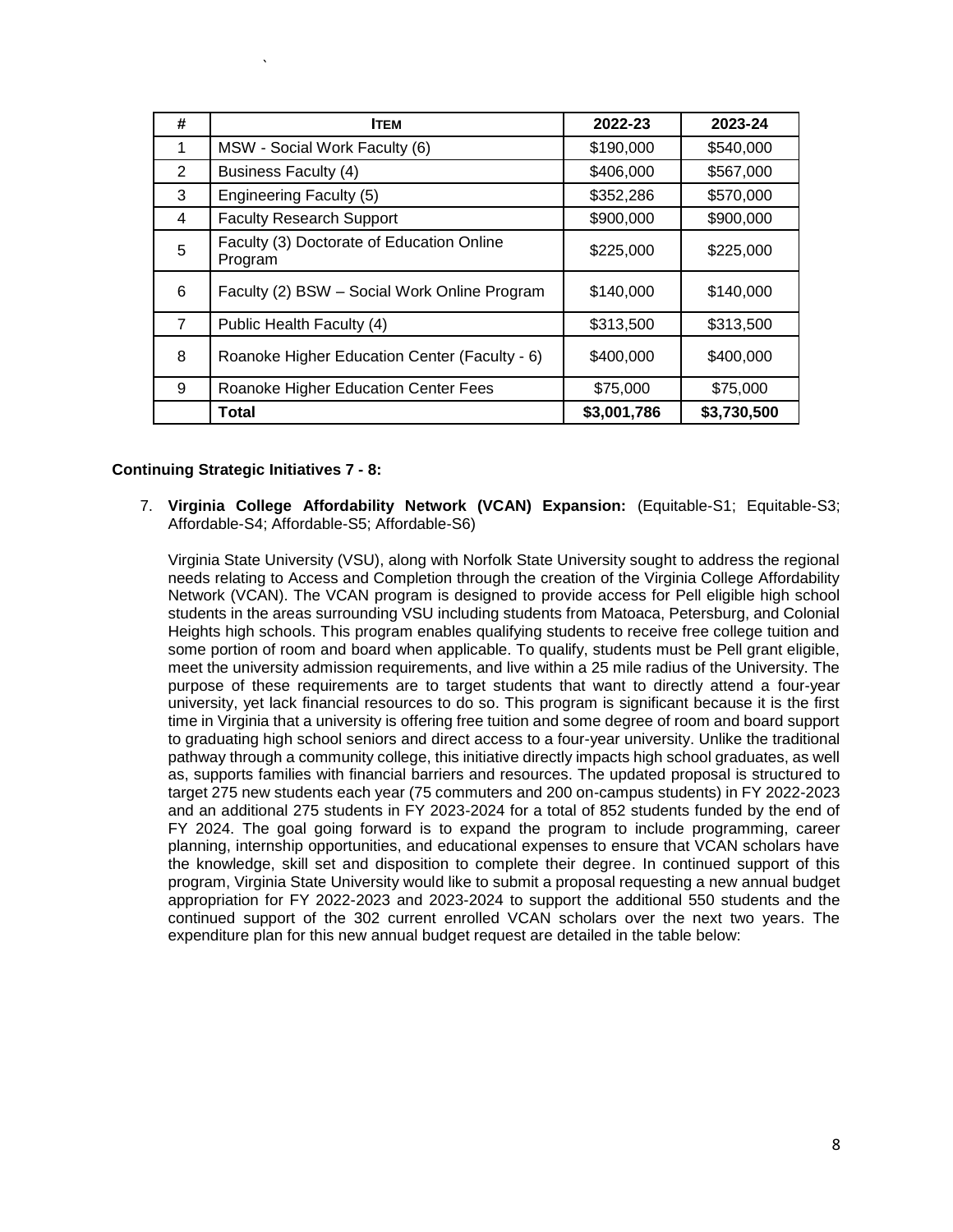| #              | <b>ITEM</b>                                                                                                           | 2022-23     | 2023-24      |
|----------------|-----------------------------------------------------------------------------------------------------------------------|-------------|--------------|
| 1              | <b>Total Commuter Cost (64 Current</b><br>VCAN, 75 new students FY 23; 75 new<br>students FY 24 - Total 214 students) | \$542,239   | \$919,567    |
| $\overline{2}$ | Total On-Campus Cost (238 current<br>VCAN, 200 new students FY 23; 200<br>new students FY 24 - Total 638<br>students) | \$6,972,084 | \$10,715,031 |
| 3              | <b>Educational Expenses (Book and</b><br>Technology                                                                   | \$792,000   | \$1,067,000  |
| $\overline{4}$ | Program Director                                                                                                      | \$85000     | \$87550      |
| 5              | Internship Coordinator                                                                                                | \$0         | \$42436      |
| 6              | <b>Site Coordinator</b>                                                                                               | \$49262     | 50740        |
| $\overline{7}$ | <b>Site Specialist</b>                                                                                                | \$41200     | \$42436      |
| 8              | <b>Graduate Assistant</b>                                                                                             | \$12000     | 24000        |
| 9              | <b>Fringe Benefits</b>                                                                                                | \$57,103    | \$57,103     |
| 10             | Programming                                                                                                           | \$691,000   | \$926,000    |
|                | <b>Total</b>                                                                                                          | \$9,241,888 | \$13,931,863 |

`

**8. Academic Success Initiatives** (Equitable-S1; Equitable-S3; Transformative-S8; Transformative-S9; Transformative-S10)

VSU is committed to the academic success of our students and providing a transformative experience through rigorous academic programs. Central to the backdrop of preparation for the post-baccalaureate endeavor is that of holistic pedagogical strategies that substantively engage the student beyond the classroom through co-curricular student support service. The implementation strategies below are grounded in this concept.

#### **Academic Center for Excellence Intrusive Advising Early Warning System**

The Academic Center for Excellence (ACE) at Virginia State University seeks to empower undergraduate students to achieve their academic potential while providing the resources necessary to promote character building, academic excellence and career goal achievements. It also represents the institution's commitment to address the hurdles a student may encounter during college. ACE academic advisors employ intrusive advising techniques to assist students. This includes using an Early Alert system and the EAB system to text, message, and streamline communication with students. To assist with the matriculation of students, VSU will implement an additional component of EAB Navigate, the Academic Planner. The Academic Planner provides students and advisors with a comprehensive platform to plan, schedule, collaborate, and register for courses independently to accelerate time to degree. Advisors can identify students with planning needs (terms without plans, or terms with corequisite/prerequisite errors, for instance), reference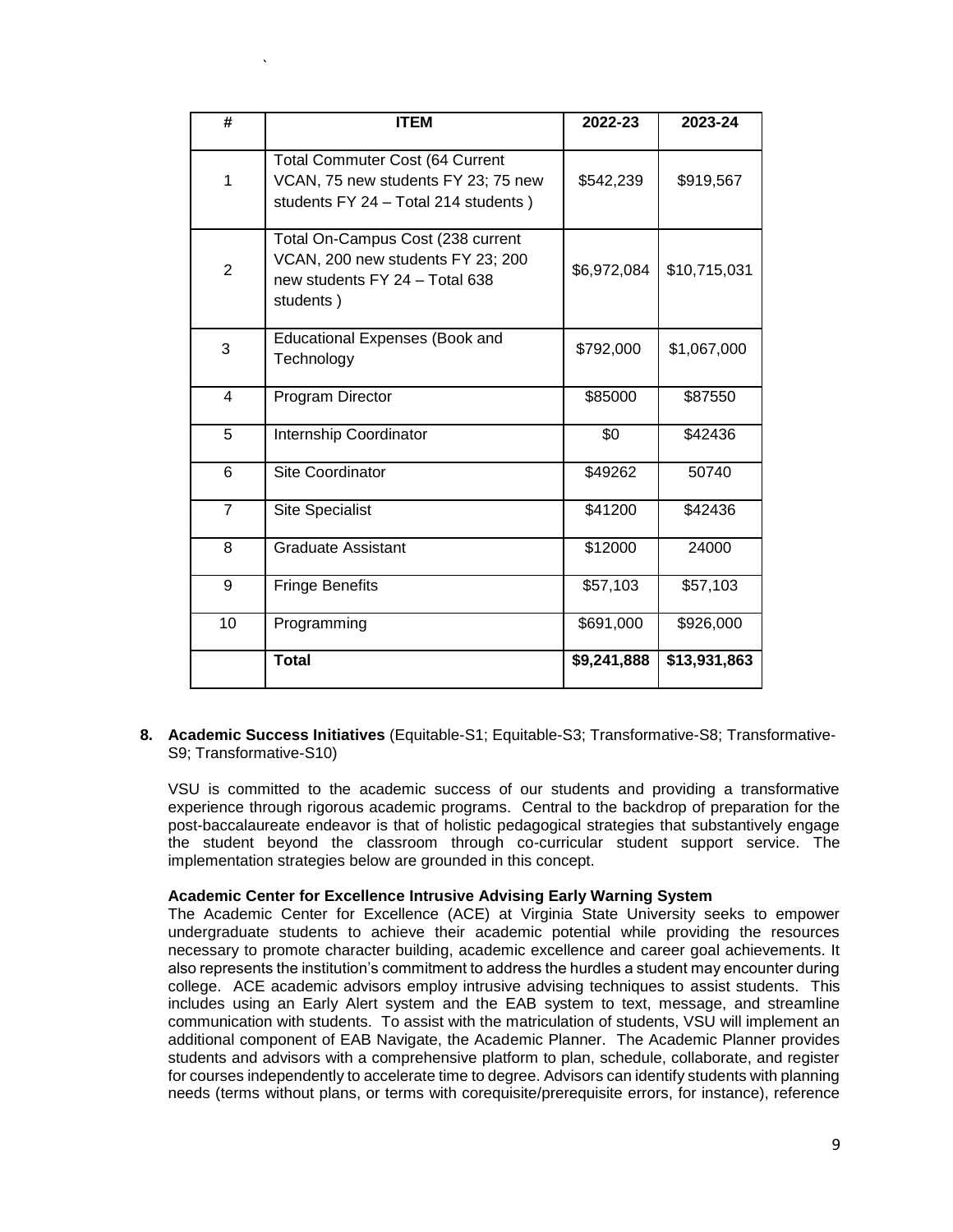their history in seconds, and then engage with them through a unique Shared Workspace that serves as a collaborative platform for suggesting courses, editing plans, and answering questions. With built-in Academic Planning Analytics, department chairs and administrative leaders have clear visibility into the scheduling patterns of their classes so Virginia State University can better anticipate emerging trends and address any concerns as they arise.

`

**College Academic Support Counselors**: The designation of one Academic Support Counselors in each of the six Colleges is intended to aid in significantly improving the Colleges' 4- year graduation rate for freshmen and 2-year graduation rate for transfer students with an Associate degree. The Academic Support Counselors will help students identify internship opportunities in their related fields and provide support to close identified achievement gaps for all students in the colleges. The Academic Support Counselors will offer enhanced academic support to students as they navigate through their matriculation to graduation and coordinate retention and persistence efforts across the colleges by assisting students in overcoming obstacles that arise and connecting them to the appropriate resources. The Academic Support Counselors will provide year-round support by assisting students with scheduling, advising, enrollment, and graduation. Persons serving in these roles will also conduct analysis of student academic records for eligibility to graduate and verify compliance with State and University regulations for degree completion. These efforts will be informed and supported by the research literature and established best practices, program assessment, data analysis and interpretation, and written reports as needed. The specialist will serve as a liaison to departments in support of their efforts to improve student outcomes and experience.

**Student Leadership Series**: Virginia State University is dedicated to producing students who are more engaged with their learning, who have the soft skills necessary to be successful in their careers, and who are equipped with the knowledge, skills, and disposition to be effective leaders. As such, the VSU Six-Year Plan focuses on graduates "Becoming Outstanding Leaders of Tomorrow" stepping into the world with the competencies necessary to become leaders in their professions, communities, and in the world at large, all while honoring, respecting, and engaging with diverse populations. With a holistic approach to academic excellence and student success, this initiative emphasizes leadership development, professional development and career planning, and experiential learning, which takes the leadership development experience beyond the classroom and/or the University. As part of the leadership series students will have the opportunity to explore their own individual leadership style and how to apply this understanding for future careers and leadership roles.

**Faculty Leadership Institute**: Faculty are a primary stakeholder in the university and as such, effective faculty leadership is important to the success of our students and the university as a whole. Virginia State University is developing a Faculty Leadership Institute to support faculty leadership aspiration in and beyond the classroom. The Institute will support the university's efforts to offer ongoing training and support for faculty to (1) employ innovative and nontraditional pedagogy and andragogy delivery techniques in the classroom, (2) keep faculty abreast of changes in instructional technology, and (3) provide opportunities to keep faculty current in their fields. In addition, the Institute is designed to support faculty leadership aspiration beyond the classroom in research and other leadership initiatives.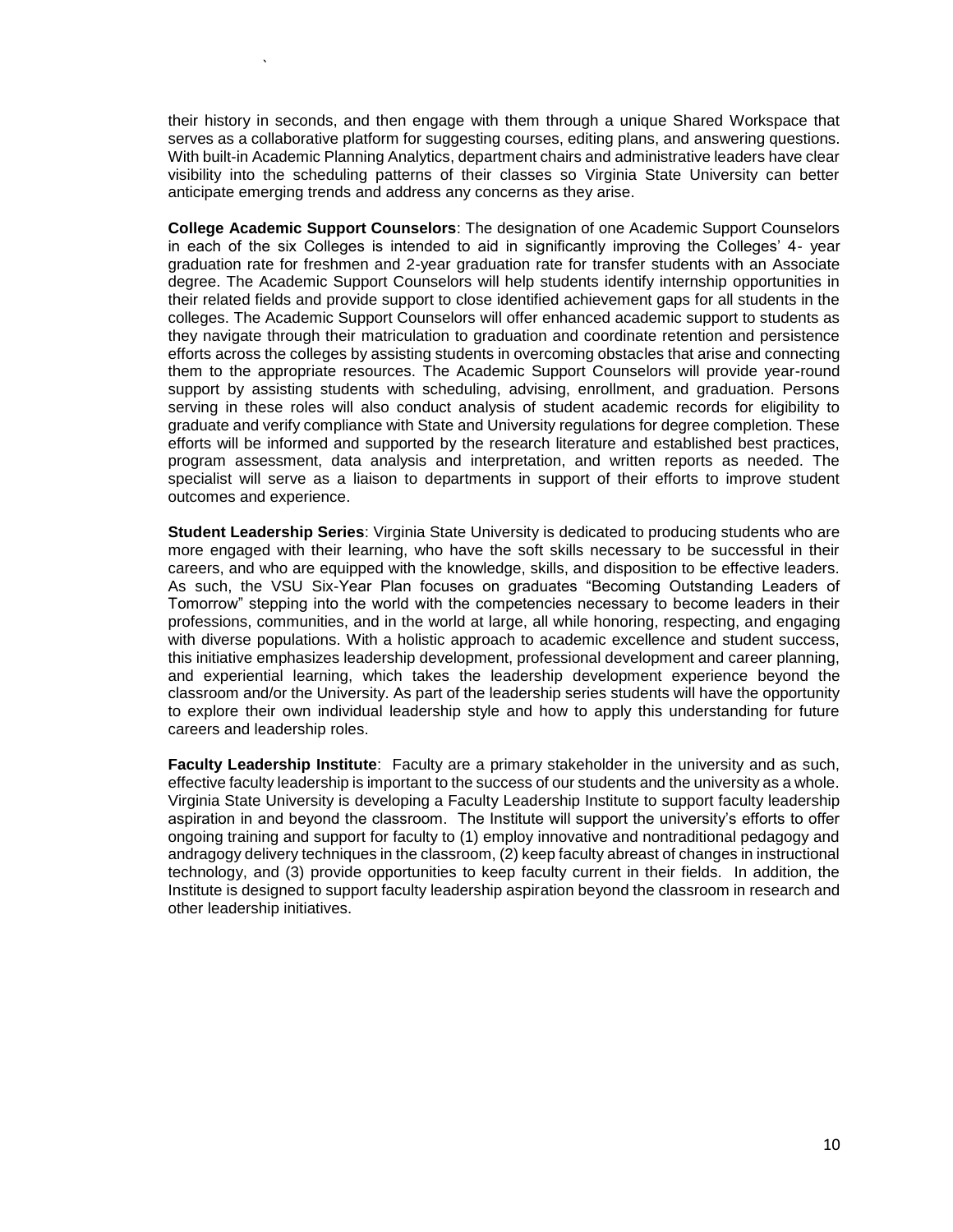| #              | <b>ITEM</b>                                                                                            | 2022-23     | 2023-24     |
|----------------|--------------------------------------------------------------------------------------------------------|-------------|-------------|
| 1              | Academic Center for Excellence<br>Operations                                                           | \$750,000   | \$825,000   |
| $\overline{2}$ | <b>Academic Support</b><br>Counselors/Graduation Specialists (6)                                       | \$270,000   | \$270,000   |
| 3              | <b>Faculty Fellows</b>                                                                                 | \$49,500    | \$50,985    |
| 4              | Student Peer Mentor (5 students, 10<br>hours per week during the semester (25<br>weeks, \$10 per hour) | \$12,500    | \$12,500    |
| 5              | E-Portfolio (\$15 per student (1100<br>students)                                                       | \$16,500    | \$16,500    |
| 6              | <b>Student Leadership Seminar Series</b>                                                               | \$35,000    | \$35,000    |
| $\overline{7}$ | Co-Curricular Transcript (Software)                                                                    | \$15,000    | \$1,000     |
| 8              | <b>Student Service Learning Project</b>                                                                | \$3,000     | \$3,000     |
| 9              | <b>Student Award Recognition</b>                                                                       | \$7,000     | \$7,000     |
| 10             | <b>Faculty Development Center Renovation</b>                                                           | \$500,000   | \$75,000    |
| 11             | <b>Faculty Travel for Training</b>                                                                     | \$92,924    | \$92,924    |
| 12             | Personnel                                                                                              | \$100,000   | \$100,000   |
| 13             | Graduate Assistants                                                                                    | \$8,000     | \$8,000     |
| 14             | Contractual (Speakers and Consultants)                                                                 | \$70,000    | \$70,000    |
|                | <b>Total</b>                                                                                           | \$1,929,424 | \$1,566,909 |

`

**Section C. In-state Undergraduate Tuition and Fee Increase Plans:** Provide information about the assumptions used to develop tuition and fee information the institution provided in the Excel workbook Part 1. **The tuition and fee charges for in-state undergraduate students should reflect the institution's estimate of reasonable and necessary charges to students based on the institution's mission, market capacity and other factors.** 

**RESPONSE:** The University anticipates an increase of tuition and fees of no more than 5% per year. The increase will cover unavoidable contractual increases, new contracts, library enhancements, maintenance costs and salary equity. The University places a high priority on maintaining low in-state tuition and fee rates and is particularly proud of its efforts to maintain the lowest in-state tuition and mandatory fees for any public 4-year institution within the Commonwealth of Virginia.

**Section D. Tuition and Other Nongeneral Fund (NGF) Revenue:** Provide information about factors that went into the calculations of projected revenue, including how stimulus funds may mitigate tuition increases.

**RESPONSE:** On February 5, 2021, the Virginia State University Board of Visitors voted to hold all FY 2022 tuition and fee rates at the FY 2021 levels for both in-state and out-of-state students. VSU is proud that tuition and fees were not increased for the past two years. However, the implementation of this decision resulted in loss revenue that could have been used to provide additional funding for required increases and initiatives to move the university forward. As a result, we advanced the most essential and strategically important needs critical to the operation of the university. Also, mandated budget reductions and reallocations where necessary to ensure a balanced budget. The university used the stimulus funds to replace loss revenue resulting from COVID-19. The stimulus funds will also be used for one-time funding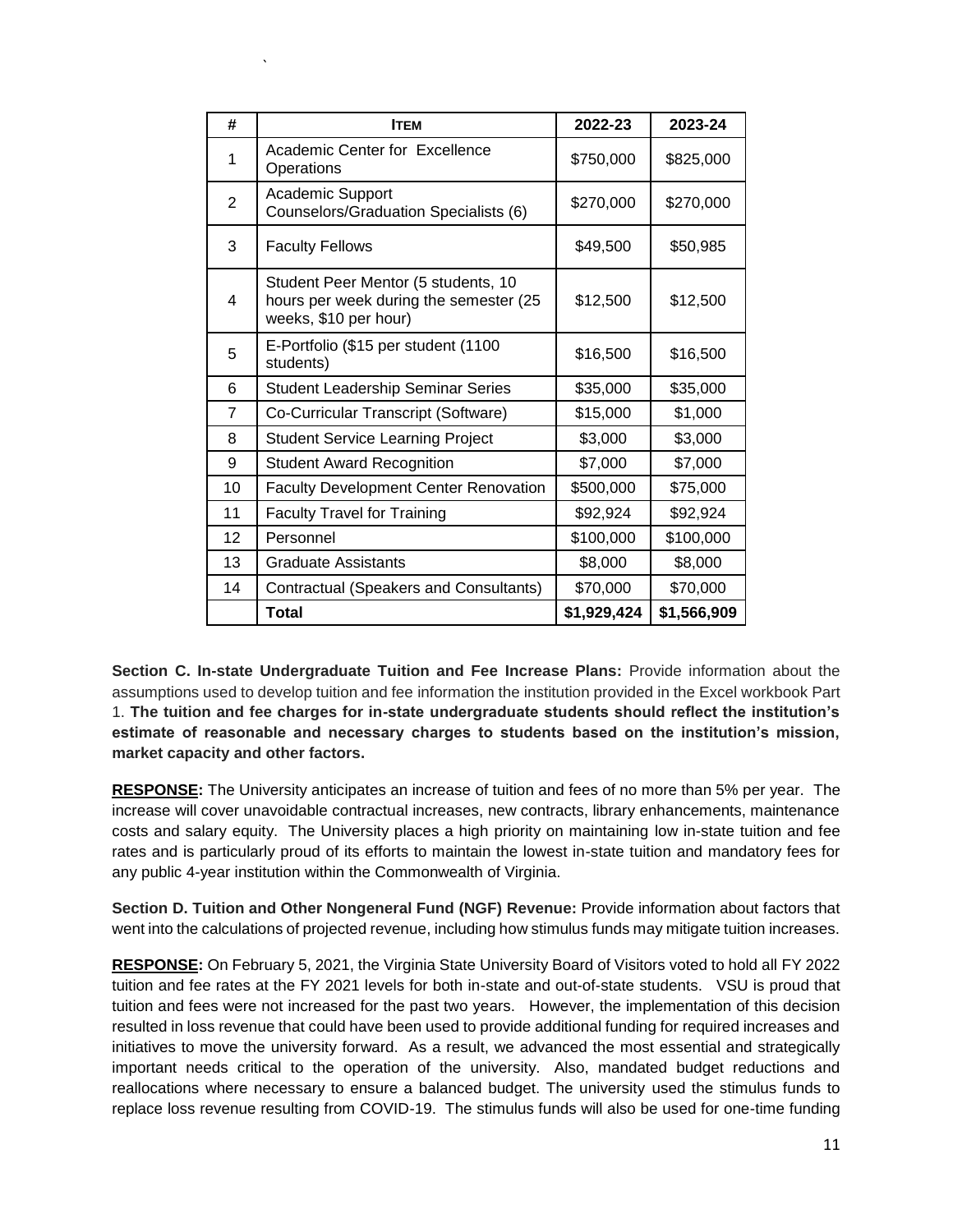items in FY 2022. VSU is currently planning a return to on-campus operation in fall 2021 and is dedicated to remaining Virginia's opportunity university amidst the COVID-19 pandemic. However, tuition and mandatory fee increases may be necessary to ensure the university can sustain current expenses and execute strategic priorities.

**Section E. Other Budget Items:** This section includes any other budget items for which the institution wishes to provide detail. Descriptions of each of these items should be one-half page or less.

#### **RESPONSE:** N/A

`

**Section F. Enrollment Projections:** Include in this section information about how your institution developed its enrollment projections, whether your institution is concerned about future enrollment trends, and, if so, what planning is underway to address this concern. How have enrollment plans been impacted by the pandemic? For example, does your institution plan on enrolling more online students?

**RESPONSE:** The University's enrollment projections are identified using predictive analytics where available historical data on student admissions, enrollment, persistence, and graduation trends are examined to identify the likelihood of future enrollment headcount. The review of the historical data includes examining the new student cohorts (First-time freshmen, transfer students, and graduate students), and the persistence of all returning students (from term to term) to determine the potential headcount for the fall and spring semesters. Accordingly, the enrollment model generates projections on each segment of students that make up the overall headcount. An in-depth analysis of over 12 years of trend data for our student population is examined, and exponential smoothing forecasting methodology to smooth out minor deviations in past data trends is applied.

The institution does have concerns about future enrollment trends and has taken an optimistic, yet conservative approach to enrollment projections. According to the National Student Clearinghouse Research Center undergraduate enrollment fell 4.4% with an unprecedented drop in first-year enrollment of 13% in the fall. This, coupled with the impact of the pandemic, especially on students of color who experienced the greatest drops compared to the previous academic year, and the financial implication this poses for our students is of great concern for Virginia State University. Given all of these concerns, the institution has taken a number of steps to address the enrollment through strategic and innovative initiatives. This includes new online degree programs, dual enrollment programs, degree completion programs, accelerated degree programs (3+2 and 4+1), as well as target transfer initiatives, a new transfer center, strategic enrollment management initiatives, and additional instructional sites.

**Section G. Programs and Instructional Sites:** Provide information on any new academic programs, including credentials and certificates, new instructional sites, new schools, or mergers supported by all types of funding, that the institutions will be undertaking during the six-year period. Note that as part of the revised SCHEV program approval process, institutions will be asked to indicate if a proposed new program was included in its six-year plan. Also, provide information on plans to discontinue any programs.

**RESPONSE:** Virginia State University plans to develop the following new programs and certificates over the next six years:

• BS in Cyber Security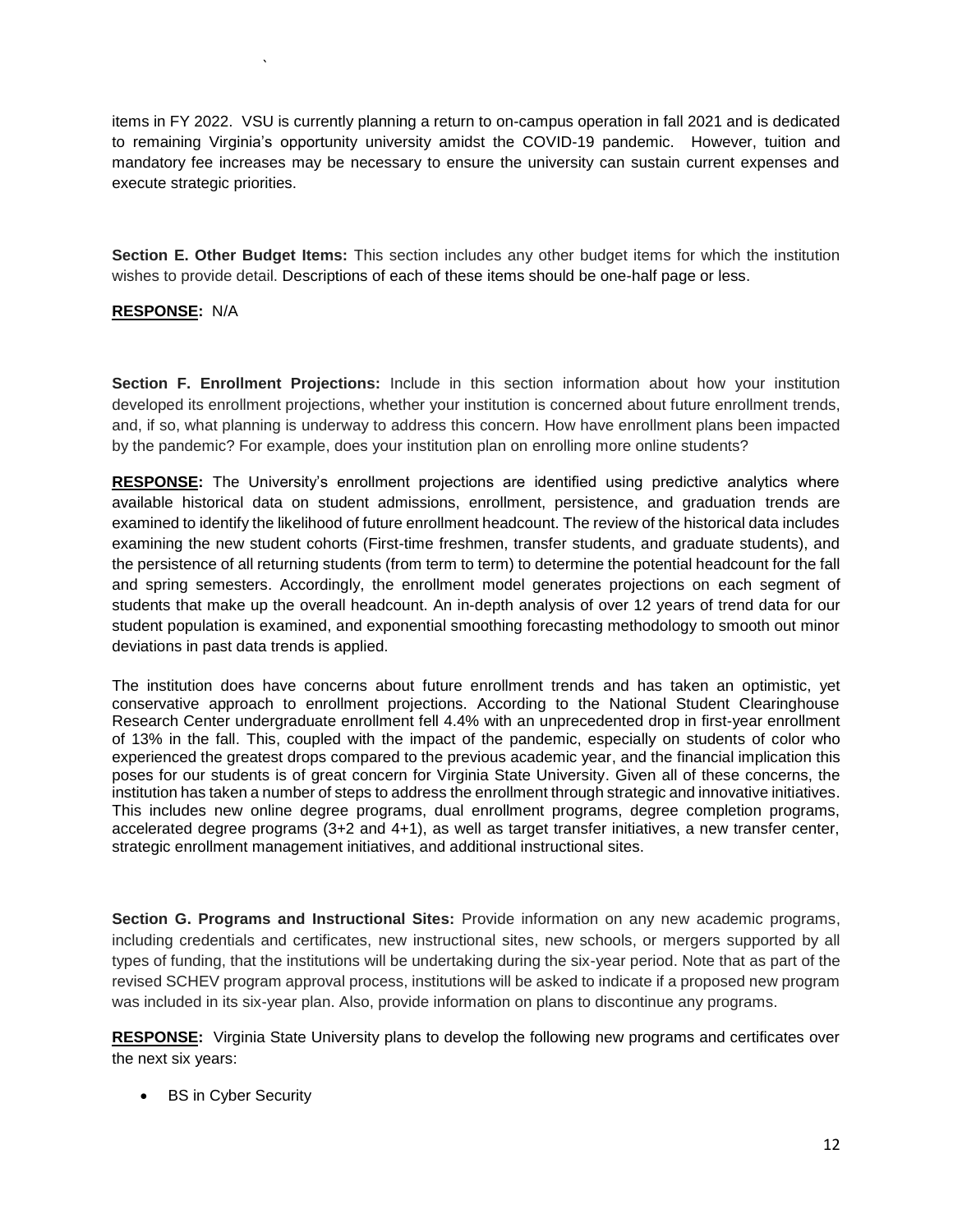- BS in Computer Information Systems
- BS in Food and Nutrition
- BS Mechanical Engineering

`

- MS in Integrative Agriculture Biosciences
- BS in Public Health
- MS in Public Health
- Certificates in STEM-H Disciplines
- Criminal Justice Certificate
- Leadership Certificate
- BS Pharmaceutical Sciences

New Instructional Sites:

- Roanoke Education Center
- Newport News
- South Boston

**Section H. Financial Aid:** Discuss plans for providing financial aid, not including stimulus funds, to help mitigate the impact of tuition and fee increases on low-income and middle-income students and their families, including the projected mix of grants and loans. Virginia's definitions of low-income and middleincome are based on HHS Poverty Guidelines. A table that outlines the HHS guidelines and the definitions is attached.

**RESPONSE:** Virginia State University (VSU), a public, comprehensive 1890 Land Grant institution and historically black college/university, is committed to the preparation of a diverse population of men and women through the advancement of academic programs and services that integrate instruction, research, extension, and outreach.

At VSU, we understand that many students require financial aid to achieve their dream of attending college. In fact, an estimated 90% of our students receive some form of financial aid and over 60% receive the Federal Pell Grant. The federal Pell Grant is awarded to undergraduate students who display exceptional financial need and have not earned a bachelor's, graduate, or professional degree. Due to limited resources, financial aid is awarded on a first-come, first-served basis. Unfortunately, VSU is not in a position to provide financial aid to all students that might require assistance or fund 100% of their unmet need. However, to help mitigate this, we plan to do the following:

- Offer the new Virginia College Affordability Network (VCAN) Grant. Thanks to the generous investment from the Commonwealth of Virginia, we will be able to bridge the gap between the amount of financial aid received and the actual cost of attending college. We will provide the funding to remove the financial barrier for Pell eligible students living off or on campus. We will work with the school systems as well as community partners. The program is designed to address regional needs relating to access and completion. Funds shall be used to provide last dollar or reduced tuition and fees to students for up to 150 percent of required credits to complete a certificate or degree. Priority shall be placed on students from Matoaca, Petersburg, and Colonial Heights high schools and remaining funds may be used for room and board if available. It is the intention that the program may ramp up to 600 students total by fiscal year 2024.
- Offer the new Computer Engineering and Computer Science Scholarship. This scholarship will cover a portion of tuition and housing. As a recipient of this award, students must work closely with their academic advisor and maintain a GPA of 3.0 or better to retain financial support. Also, students must attain at least one internship, attend annual professional meetings such as BEYA, serve as peer mentor/ambassador and actively participate in students' professional organizations.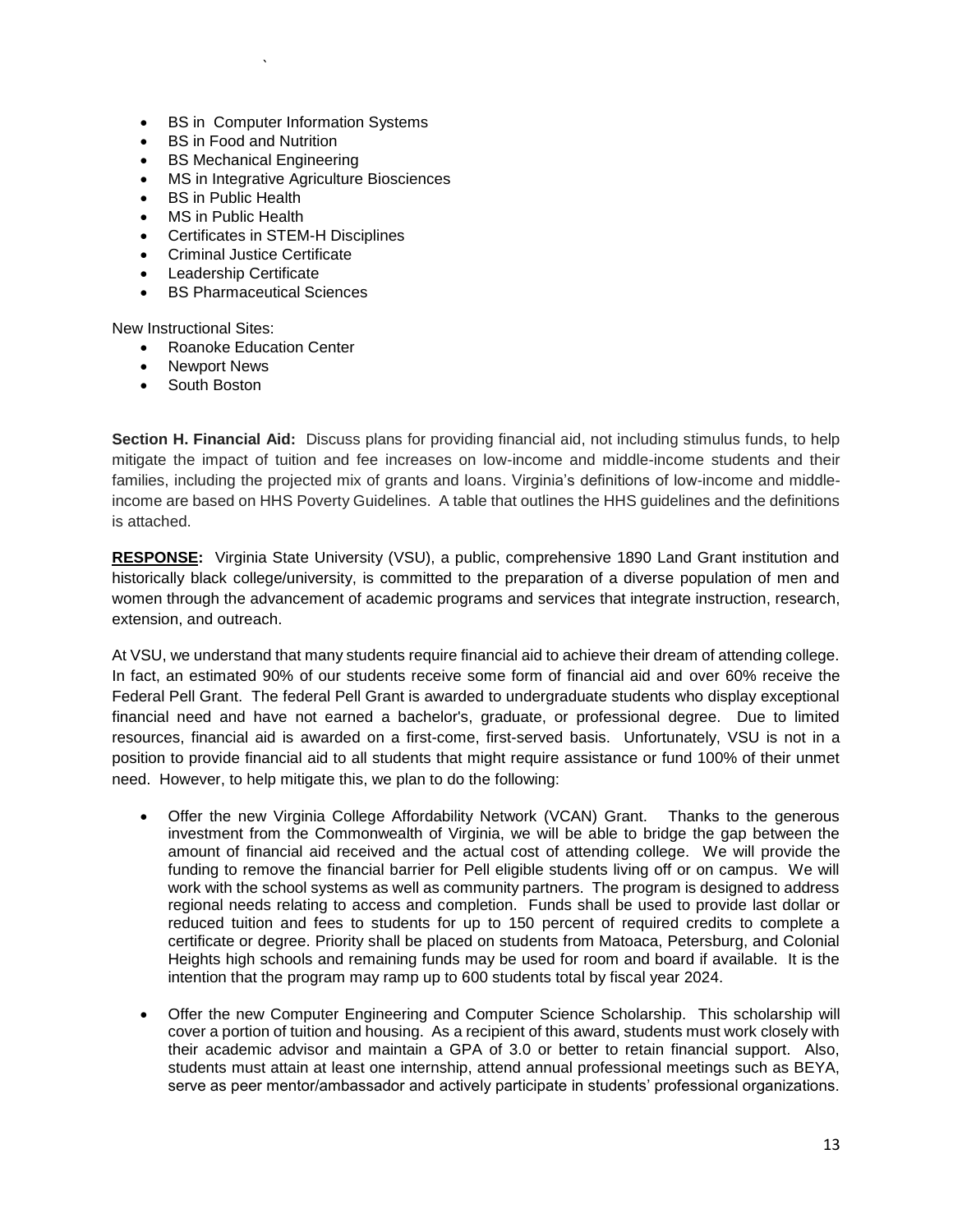Continue to offer the VSU Low Income Families with Talented Students (LIFTS) Scholarship; this scholarship seeks to provide access to academically talented students. An applicant's family income that is below twice the federal poverty level based on family size would meet the criteria for this program. The assistance will be in the form of grants and scholarships to Presidential, Provost and University Scholars. Loans are limited to 25% of the in-state cost of attendance over four years.

`

 VSU Financial Aid Office continues to collaborate with Edamerica, a default loan management company, to ensure students borrow wisely. This includes sending an annual statement of borrowing (ASB) letter informing students of their total loan balance borrowed to date, estimated loan repayment and other loan options. The ASB letter provides students valuable individualized loan information to promote smart borrowing habits and reinforce the student's obligation to repay their federal loans.

**Section I. Capital Outlay:** Discuss the impact, if any, that the pandemic has had on capital planning, such as decreasing the need for space or other aspects. Provide information on your institution's main Education and General Programs capital outlay projects, including new construction as well as renovations that might be proposed over the Six-Year Plan period that could have a significant impact on strategies, funding, student charges, or current square footage. Do not include projects for which construction (not planning) funding has been appropriated. *Special Note: The requested information is for discussion purposes only and inclusion of this information in the plans does not signify approval of the projects.* 

**RESPONSE:** In March, 2020, VSU made the difficult decision to send students home and continue the spring and fall 2020 semesters remotely. Reopening campus for in-person classes in the spring of 2021 brought to light the functional limitations of the University's portfolio. COVID – 19 social distancing protocols reduced the number of student seats that can safely attend face-to-face classes and underlined the importance of technology in the classroom. The average age of the University's instructional buildings is 65 years with only 23% of academic space having been constructed or renovated in the past 10 years. This lack of flexible instructional spaces appointed with up-to-date technology teaching tools was limiting in the courses the university could offer. In addition, the relatively small pre-COVID classroom capacities at VSU further restricted the number of classrooms that could be utilized for instruction. Despite a strong desire by students to return to face-to-face instruction, the University could offer only a small percentage, approximately 10%, of course offerings in person. Therefore, the University is requesting two capital projects that will address the lack of flexible instructional space.

The **Construct Bolt Leadership Center for Social Responsibility** project is our first priority in the 2022/2024 biennium. . The **Renovate Davis Hall** building, last renovated over 25 years ago as a music building, will address the inflexibility of the current instructional and lab spaces along with adding technology improvements aimed at merging media arts into the curriculum.

Infrastructure deficiencies also limited the universities ability to utilize otherwise available space. Several university buildings do not have ADA compliant access through exit/egress corridors and stairwells and do not have elevator access to upper floor spaces. Other traditional and non-traditional spaces might have been available as instructional space, but drainage issues and water intrusion precluded their use due to space quality and unreliability in the event of a storm. VSU was not able to utilize 11% of its available classrooms as general instructional space because upper floor access for those with mobility limitations was not possible. Other large spaces might have been used for instruction but were not due to environmental problems resulting from drainage deficiencies and water intrusion from failed roofing and envelope systems. Therefore, the University is requesting funding for three capital infrastructure projects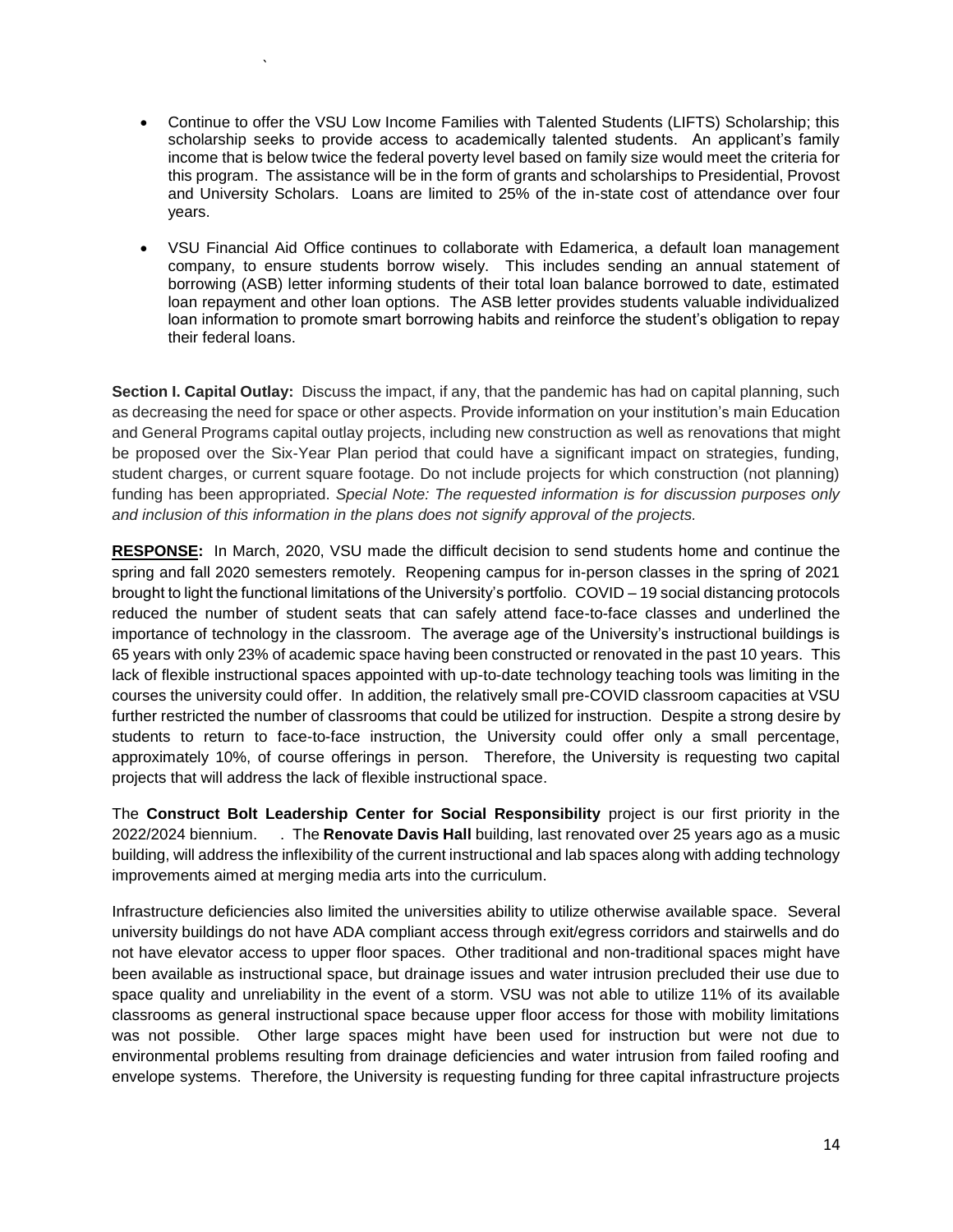and one administrative building renovation that will address accessibility and space condition in the current educational and general portfolio.

`

The **Renovate Virginia Hall project** will improve infrastructure deficiencies and safety issues at Virginia State University's iconic central administration building. The **Improve Campus-wide Drainage** project will repair erosion damage, provide outfall stabilization, convert select open water storm water management facilities to usable land, and address the inadequacy of the current storm sewer infrastructure in the historic district of campus. The **Improve Access and Accessibility** will provide code compliant accessibility to educational and general use buildings by providing entrance and restroom modifications, replacement of elevators that have reached the end of their useful life and the addition of new elevators and towers where no upper floor access for handicapped individuals is available. The **Reroof Academic and Administrative Buildings Campus-wide** project provides for the replacement of roof systems and correction of envelope deficiencies at 16 educational and general buildings to prevent water intrusion.

The **Construct Building Addition and Renovate Johnson Memorial Library** project requests funding to collocate the Technology Services staff with the existing data center. COVID related safety protocols required that the university provide only single residential rooms in the spring, 2021 semester. The challenges of providing single room residential space on campus were made more difficult due to the limitations in the older residence halls that have community restrooms. In spite of student requests to live on campus, only about 25% of the residential bed capacity was realized due to these limitations. To compound these issues, one traditional residence hall, Trinkle Hall, was repurposed in 2008 as administrative space for our Technology Services staff. Approval of this project will allow the Trinkle Hall building to be fully renovated as an improved Residence Hall building with suite style rooms with in-suite restrooms.

The **Construct Physical Plant Annex** project addresses the additional space needed to comply with both COVID related safety protocols and Executive Order 77, Virginia Leading the Way in Reducing Plastic Pollution (EO77) signed by Governor Northam in March 2021. The challenges of managing dining and retail operations on campus due to COVID safety protocols has required that all meals and catered events be served as take-out with disposable packaging and serving pieces. EO77 requires that VSU eliminate single use plastics, implement composting of food waste and divert waste from landfills. The mandated timetable requires 25% reduction of plastic waste by December 31, 2022; 50% reduction by December 31, 2023; 75% reduction by December 31, 2024; and 100 % reduction by December 31, 2025. Understanding that take-out dining, catering, vending and retail operations will continue to be required in the 2022-2024 biennium, the University is requesting funding to construct a Physical Plant Annex to facilitate recycling, reusing, and composting of waste products on campus. Also included in this request is the replacement of water fountains with water bottle fill stations campus wide, the installation of reverse vending machines to accept and measure discarded beverage containers and the installation of solar-powered recycle containers campus-wide.

**Section J. Restructuring:** Provide information about any plans your institution has to seek an increased level of authority, relief from administrative or operational requirements, or renegotiation of existing management agreements.

**RESPONSE:** The University is seeking Level II status for an increased level of authority in the Procurement and Technology areas. The university will need to successfully pass a procurement review in order to be considered for Level II status. The university is in the process of working with the Department of General Services and Department of Procurement Services to schedule a procurement review. A date for a procurement review has not yet been determined.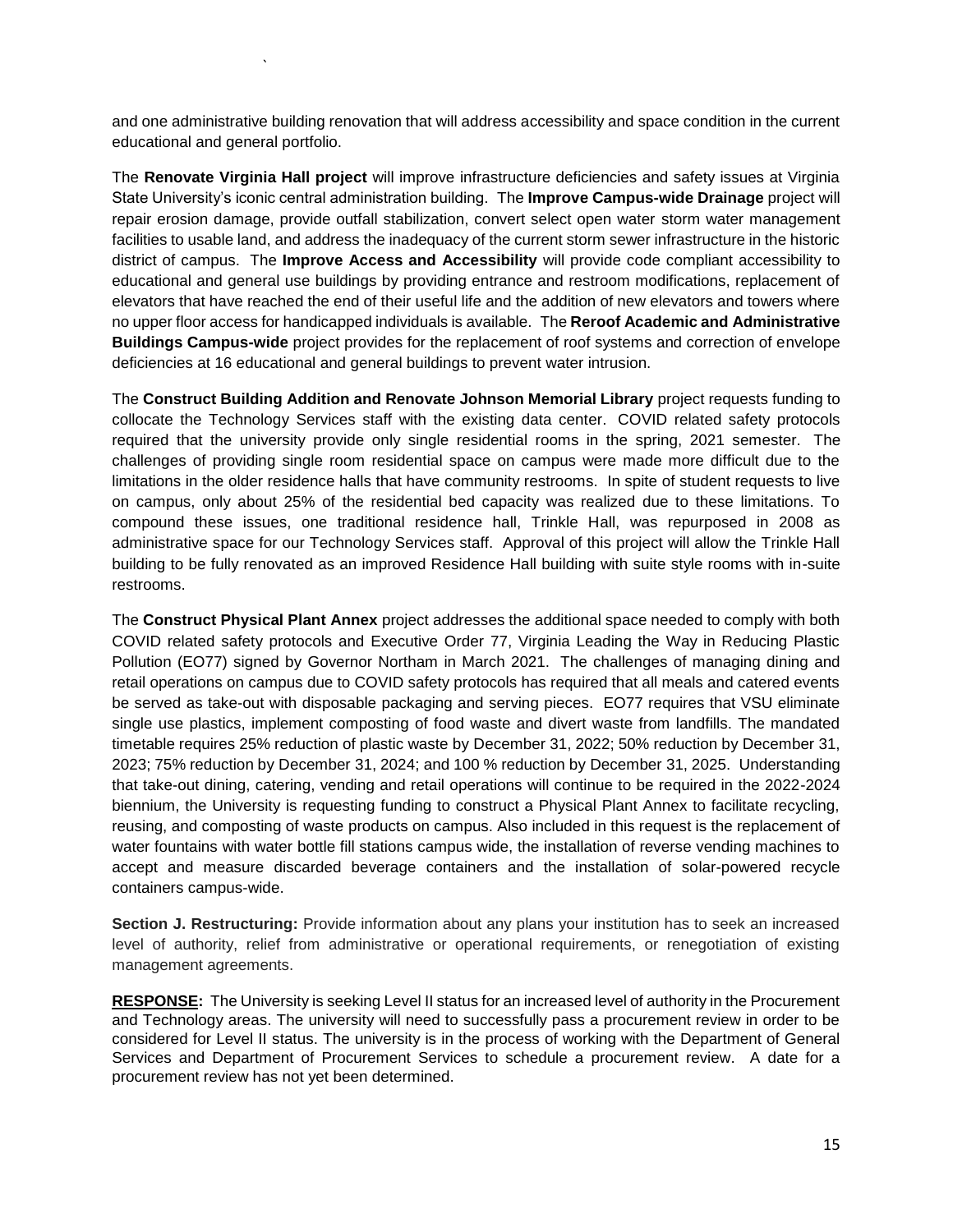**Section K. Evaluation of Previous Six-Year Plan:** Briefly summarize progress made in strategies identified in your institution's previous six-year plan. Note how additional general fund support and reallocations were used to further the strategies.

**RESPONSE:** Virginia State University has made significant progress with the strategies identified in our six-year plan. Our six-year plan, like our 2020-2025 strategic plan, centers on sustained excellence and sets forth the next chapter in our continued growth, focusing on four strategic areas: 1) increase student opportunity and access to higher education; 2) sustained academic excellence; 3) provide a transformative VSU student experience that supports the holistic development of students; and 4) enhance the Land Grant Mission of Virginia State University. Below is a summary of the progress made in each area.

#### **PRIORITY 1: Increase Student Opportunity and Access to Higher Education**

Virginia State University is committed to ensuring affordable access to higher education and reducing the financial obligation for all students. VSU identified and requested state funding for a number of strategic initiatives to address this priority as part of our six-year plan. Outlined below are the specific strategies and initial funding request, along with the progress made to-date.

- VSU received state funding in the FY 2021-22 Biennium for the following items:
	- o Virginia College Affordability Network ]
	- o Summer Bridge Program

`

- o Intrusive Advising Early Warning System
- o Supplemental Instruction
- o **Virginia College Affordability Network (VCAN):** Virginia State University (VSU), along with Norfolk State University, sought to improve access and completion in postsecondary schools through the creation of the Virginia College Affordability Network (VCAN). Building on the mission of the National College Access Network; which is to build, strengthen, and empower communities committed to college access and success so that all students, especially those underrepresented in postsecondary education, VCAN is designed to achieve this educational access dream for students in financial need. Virginia State University is leading the VCAN initiative with a goal of providing access for an estimated 300 Pell eligible high school students by the end of FY 2022 in the areas surrounding VSU specifically targeting students in Matoaca, Petersburg, and Colonial Heights high schools. To support the development and administration of this initiative, VSU submitted a proposal requesting a new annual budget appropriation for FY 2020-2021 of \$3,773,490 and \$7,783,447 for FY 2021-2022. The institution received the requested 3,773,490 in funding FY 2021 and 4,872, 765 for FY 22 and implemented the VCAN program in Spring 2021 due to initiation delays resulting from the COVID-19 pandemic. With this delayed start, funding was only provided to 44 new first year students in Spring 2021. VSU plans to fund an additional 300 students in the Fall of 2021 and 30 additional students in the Spring 2022. This is a particularly notable achievement since nationally there has been a 16% decrease in FASFA completion, and many students have faced a lack of access to technological infrastructure and housing insecurities during this unprecedented pandemic.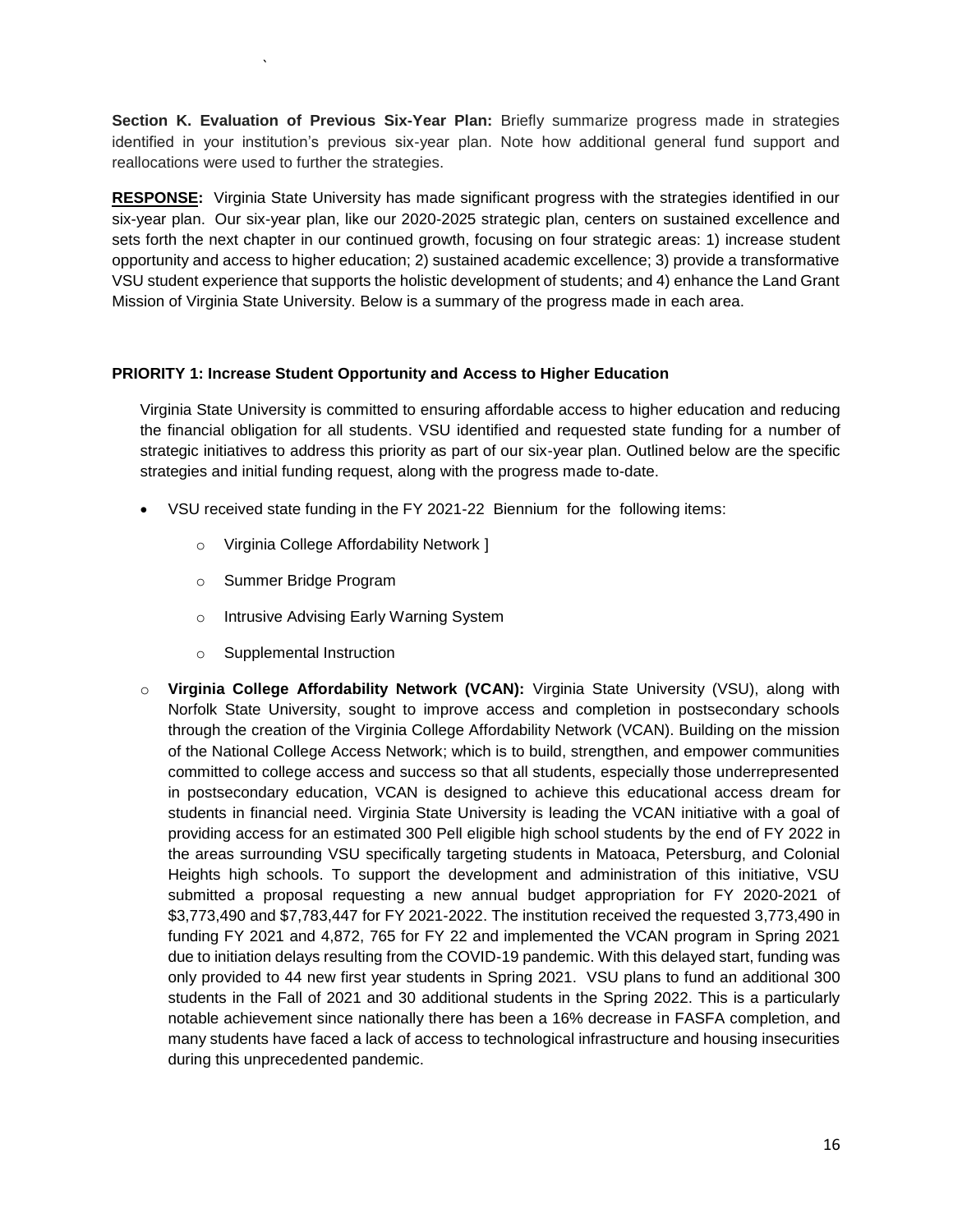o **Summer Bridge Program**: To support the development and administration of this initiative, VSU submitted a proposal requesting a new annual budget appropriation for FY 2020-2021 of \$319,900 and \$442,350 for FY 2021-2022. The institution received the requested funding in the Fall of 2020. The VSU on-campus Summer Bridge programs were hampered by COVID-19 protocols and restrictions and was not fully launched as anticipated. However, we are implementing a new pilot program this summer which targets 50 first-generation first-time freshman students. This Summer Bridge Program is designed to acclimate the students to the University, to help them create peer social groups, and to introduce them to the resources available on campus. Students will have the opportunity to participate in time-management, study skills, perseverance, technology, and diversity and inclusion workshops during the program. The University plans to expand our summer bridge programs offerings in 2022 to include additional student groups.

`

- o **Intrusive Advising Early Warning System:** EAB Navigate uses a holistic view of the most actionable student data (academic, activity, and behavioral) to support persistence and matriculation. Using EAB, academic advisors can view student profile that includes demographic information, key academic indicators and predicted level of concern, transcript and class information. In the 2020-2021 academic year, academic advisors conducted 2852 virtual meetings using the EAB scheduling system. 88,711 messages were sent with EAB. An early alert system was deployed 4 weeks into the semester to identify students that were experiencing challenges. Faculty used the EAB system to submit concerns, and 2,540 outreach calls were made to follow up on student progress.
- o **Supplemental Instruction Program**: In the fall of 2017, VSU implemented a SI program and targeted high-risk STEM courses in an effort to improve academic success and increase the number of graduates in the STEM disciplines. The SI program is an academic support model that utilizes peer assisted study sessions and has proven successful in institutions of varying size, locations and organizational structure. Benefits that SI provides includes an efficient use of study time and a non-remedial image while offering academic support to all students enrolled in historically difficult subjects. The university sought to expand the current SI program to support an increased number of students in various disciplines across the institution. To support the development and administration of this initiative, VSU submitted a proposal requesting a new annual budget appropriation for FY 2020-2021 of \$320,000 and \$320,000 for FY 2021-2022. The institution received the requested funding in the Fall of 2020 and initiated the expansion of the SI program with hiring of a Director for Supplemental Instruction. Due to COVID-19 and Social Distancing Protocols at Virginia State University during the Spring 2021 Semester, recruitment and training of staff and additional peer mentors will occur during the Summer and Fall 2021 Semesters.

**Section L. Diversity, Equity and Inclusion (DEI) Strategic Plan:** Provide an update on the completion status of your institution's plan that is being coordinated with the Governor's Director of Diversity, Equity and Inclusion. If a copy of the plan is available, please include it when your institution submits its initial plan. If a copy of the plan is not available for July 1 or if changes are made, please provide a copy with your institution's final plan submission on October 1.

**RESPONSE:** Since 1882, Virginia State University has thrown open its gates to foster educational enlightenment for thousands of scholars of color and provided safe, inclusive and welcoming spaces in which to explore, achieve and grow. Chartered only two decades after Emancipation, the University continues to demonstrate its commitment to inclusive excellence in education and its transformative effect on future generations. We applaud the efforts to acknowledge the business case and the ethical construct underpinning the idea that when we include all voices and perspectives, we realize better overall outcomes for the Commonwealth and the nation. Pursuant to this effort, the University is working on a holistic approach to the identification, assessment, review and remediation of direct and indirect barriers to educational access and opportunity through careful review of our administrative, business and programmatic processes. The University intends to utilize the DEI toolkit as a framework in which to analyze these processes and generate practical paths forward with stakeholder engagement as a necessary and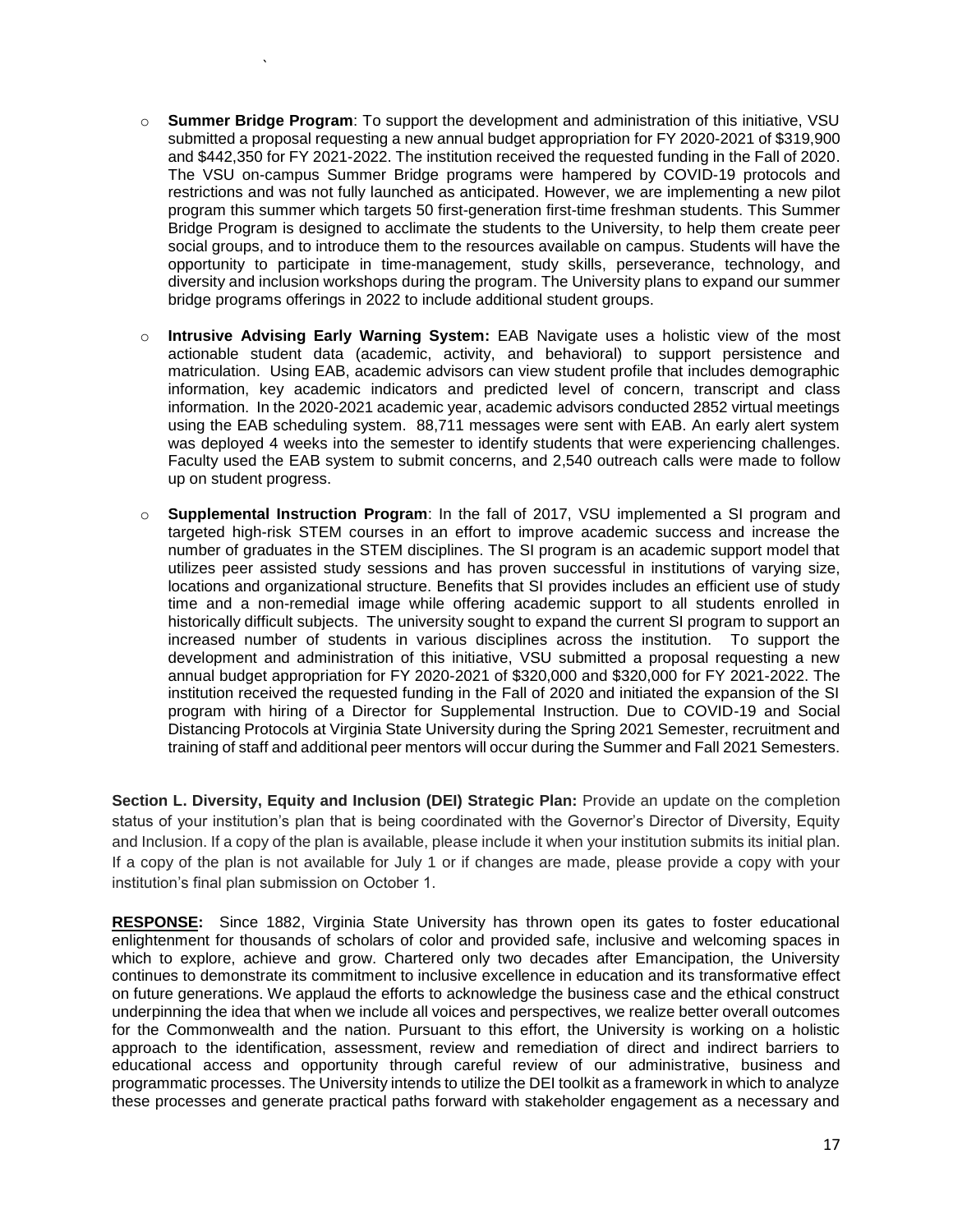vital component for accountability and transparency. Already a trailblazer by hosting the first Lavender graduation on an HBCU campus, the University continues to make strides in inclusion with its efforts to support the LGBTQIA+ community. From the establishment of a non-gender specific bathroom to the creation of Rainbow Soul, a student-led organization to promote education on issues confronting the LGBTQIA+ community, Virginia State University strives to inform, include and engage all facets of our student body, faculty and staff. The University intends to submit its final diversity plan to the Office of Diversity, Equity and Inclusion no later than October 1.

**Section M. Economic Development Annual Report:** Provide a copy of any report your institution has produced about its economic development contributions.

**RESPONSE:** Virginia State University is an active contributor to the economic development of our region and the Commonwealth. VSU is a leader in driving the upward income mobility in its students. Additionally, VSU provides research, technical assistance, and service that supports the surrounding communities in a range of ways.

#### **State industries to which the institution's research efforts have direct relevance**

`

 **Agriculture**: VSU conducts research on new and innovative specialty crops for health effects and viability in the region. VSU faculty also work in the area of food safety to improve the shelf life of food products. Additionally, VSU is a leader in the region in the discussion of sustainable agriculture, food policy, and food systems.

Advanced manufacturing: VSU is a member of the Commonwealth Center for Advanced Manufacturing (CCAM) and provides faculty and students to participate in research projects related to automation and additive manufacturing.

- **Logistics**: VSU is a member of the Commonwealth Center for Advanced Logistics Systems (CCALS), an economic and workforce development collaboration between economic developers, higher education, industry and government. Through its CCALS membership agreement, VSU engages with local businesses and state agencies to help improve their business processes using ERP/SAP. Building on this expertise, VSU also provides workforce training support for companies and businesses that use SAP for their business processes.
- **Education**: Primarily through the College of Education and the Department of Psychology, VSU implements projects and conducts research on improving education outcomes in both the K-12 and higher education spaces, particularly in STEM and for historically underrepresented students.

#### **High-impact programs designed to meet the needs of local families, community partners, and businesses.**

- **Urban and Sustainable Agriculture Certification Program and Mid-Atlantic Urban Agriculture Summits:** These programs assist in the training and preparation of a cadre of certified urban/sustainable agriculturalists who are prepared to assist cities and communities in the development of urban agriculture and urban agricultural enterprises.
- **Petersburg Healthy Options Partnerships:** In collaboration with Virginia Tech and a number of community partners, VSU faculty work to (a) improve the food system in the city to increase access to healthier foods; (b) improve and connect routes to everyday destinations (with an emphasis on walking); and (c) support improvements to food guidelines within programs which serve residents.